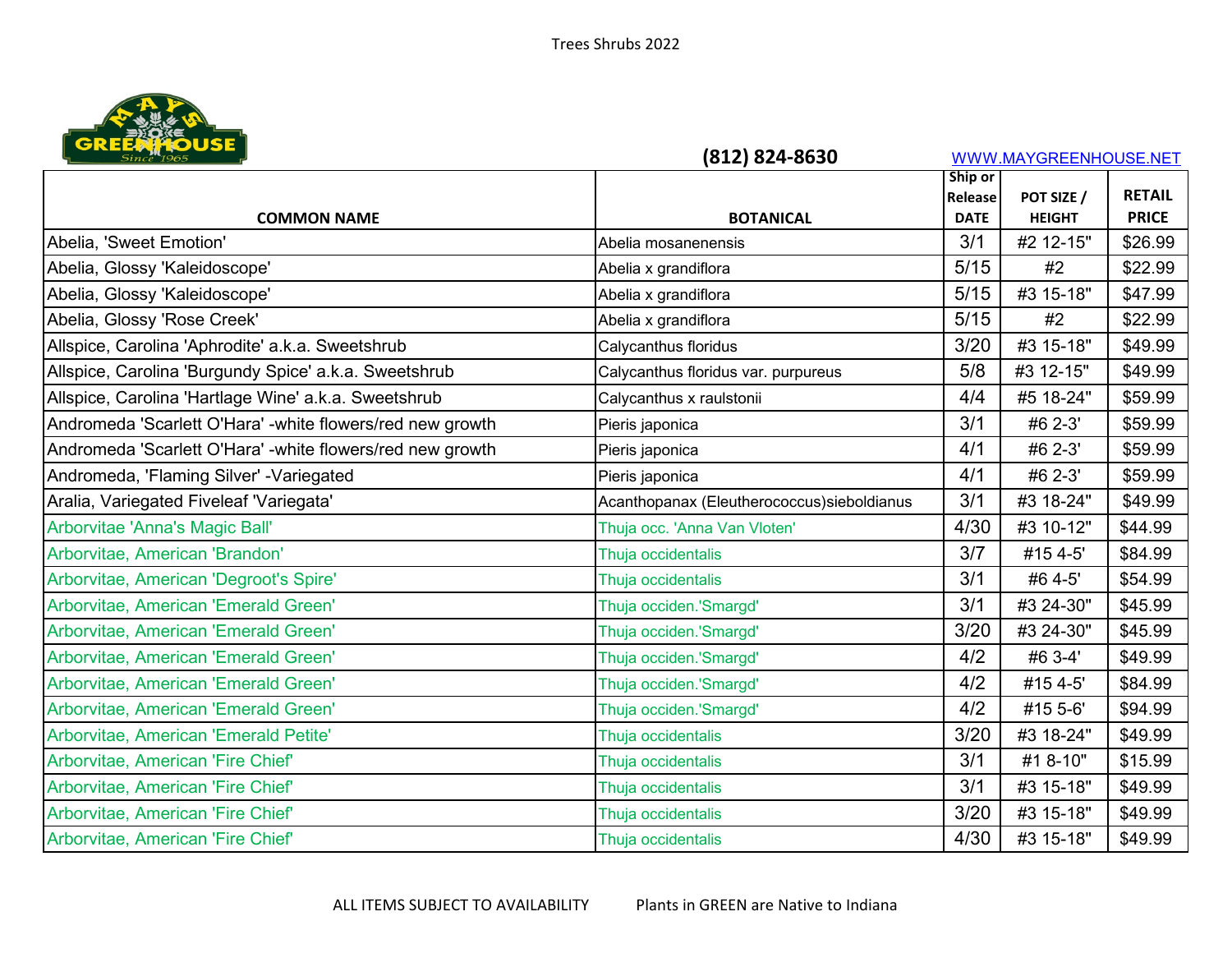

| Since 1965                                        | (812) 824-8630        |                    | WWW.MAYGREENHOUSE.NET |                               |
|---------------------------------------------------|-----------------------|--------------------|-----------------------|-------------------------------|
|                                                   |                       | Ship or            |                       |                               |
|                                                   | <b>BOTANICAL</b>      | Release            | POT SIZE /            | <b>RETAIL</b><br><b>PRICE</b> |
| <b>COMMON NAME</b>                                |                       | <b>DATE</b><br>3/7 | <b>HEIGHT</b>         | \$44.99                       |
| Arborvitae, American 'Hetz's Midget' - Globe form | Thuja occidentalis    |                    | #5 15-18"             |                               |
| Arborvitae, American 'Mr. Bowling Ball' - Globe   | Thuja occidentalis    | 3/1                | #3 12-15"             | \$49.99                       |
| Arborvitae, American 'Mr. Bowling Ball' -Globe    | Thuja occidentalis    | 4/2                | #6 15-18"             | \$62.99                       |
| Arborvitae, American 'North Pole'                 | Thuja occidentalis    | 3/1                | #1 8-10"              | \$17.99                       |
| Arborvitae, American 'North Pole'                 | Thuja occidentalis    | 3/20               | #3 24-36"             | \$49.99                       |
| Arborvitae, American 'Pancake'                    | Thuja occidentalis    | 3/1                | #1 6-8"               | \$15.99                       |
| Arborvitae, American Threadleaf 'Filiformis'      | Thuja occidentalis    | 4/4                | #3 18-24"             | \$53.99                       |
| Arborvitae, American 'Yellow Ribbon'              | Thuja occidentalis    | 4/2                | #6 3-4'               | \$59.99                       |
| Arborvitae, Chinese 'Franky Boy' (gold)           | Thuja orientalis      | 3/20               | #3 18-24"             | \$77.99                       |
| Arborvitae, Hiba 'Nana'                           | Thujopsis dolobrata   | 4/4                | #3 12-15"             | \$54.99                       |
| Arborvitae, Western 'Green Giant'                 | Thuja plicata         | 3/1                | #2 18-24"             | \$12.99                       |
| Arborvitae, Western 'Green Giant'                 | Thuja plicata         | 4/30               | #3 24-30"             | \$39.99                       |
| Arborvitae, Western 'Green Giant'                 | Thuja plicata         | 3/1                | #5 3-4'               | \$64.99                       |
| Arborvitae, Western 'Green Giant'                 | Thuja plicata         | 3/20               | #5 3-4'               | \$64.99                       |
| Arborvitae, Western 'Green Giant'                 | Thuja plicata         | 4/2                | #15 5-6'              | \$124.99                      |
| Arborvitae, Western 'Green Giant'                 | Thuja plicata         | 4/2                | #15 6-7'              | \$147.99                      |
| Arborvitae, Western 'Whipcord'                    | Thuja plicata         | 3/1                | #2 12-15"             | \$49.99                       |
| Arborvitae, Western 'Whipcord'                    | Thuja plicata         | 3/20               | #2 12-15"             | \$49.99                       |
| Azalea 'Pink Macrantha' - Late pink               | Rhododendron x        | 4/3                | #3 18-21"             | \$39.99                       |
| Azalea, Deciduous 'Fireball'-reddish Orange       | Rhododendron x Exbury | 3/20               | #3 15-18"             | \$44.99                       |
| Azalea, Deciduous 'Gibraltar' -Orange             | Rhododendron x Exbury | 3/20               | #3 15-18"             | \$44.99                       |
| Azalea, Deciduous 'Gibraltar' -Orange             | Rhododendron x Exbury | 4/1                | #3 15-18"             | \$44.99                       |
| Azalea, Deciduous 'Golden Lights' Golden-yellow   | Rhododendron x Exbury | 4/1                | #3 15-18"             | \$44.99                       |
| Azalea, Deciduous 'King's Red'                    | Rhododendron x Exbury | 3/1                | #3 18-24"             | \$47.99                       |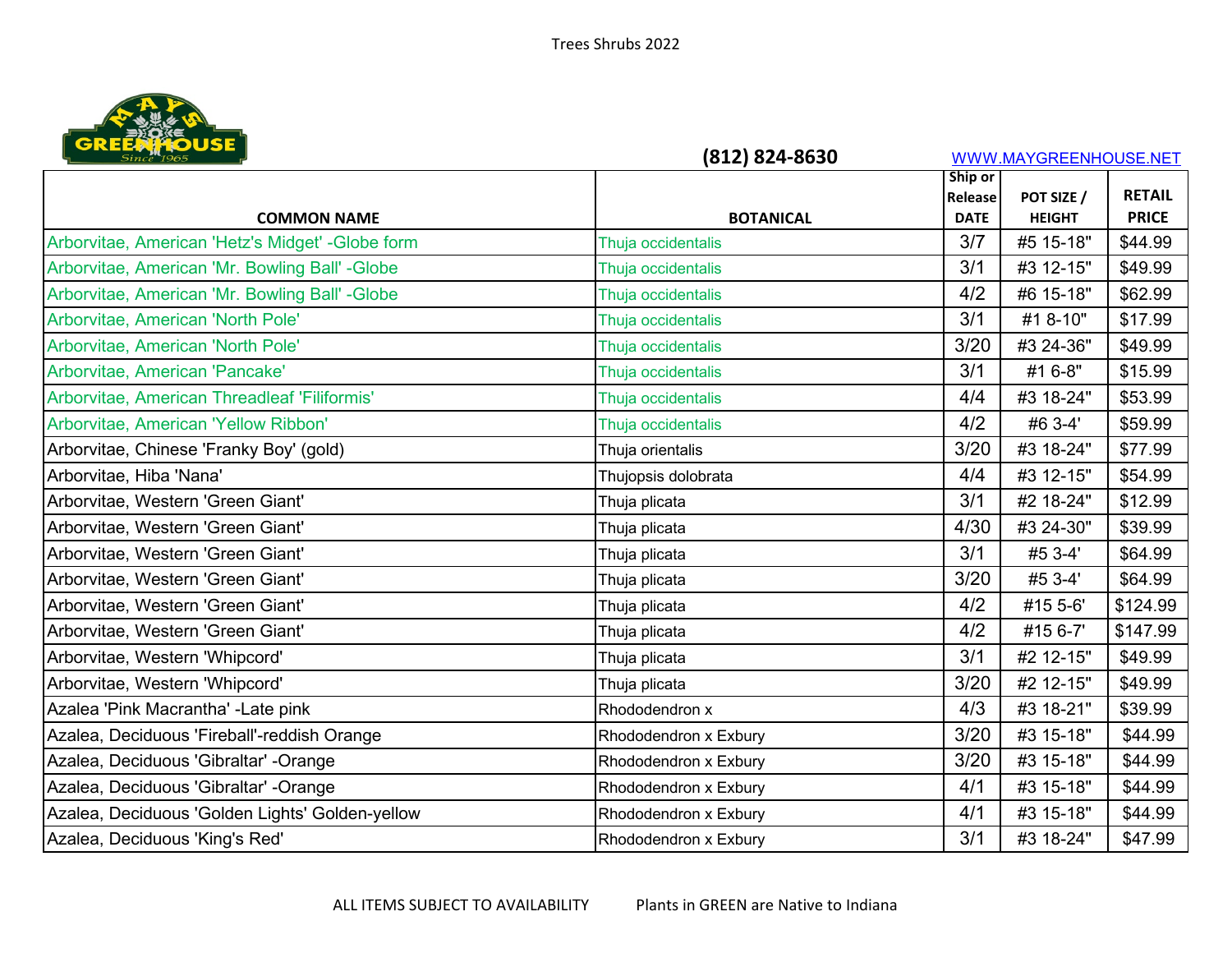

| Since 1965                                                      | (812) 824-8630                 |             | WWW.MAYGREENHOUSE.NET |               |
|-----------------------------------------------------------------|--------------------------------|-------------|-----------------------|---------------|
|                                                                 |                                | Ship or     |                       |               |
|                                                                 |                                | Release     | POT SIZE /            | <b>RETAIL</b> |
| <b>COMMON NAME</b>                                              | <b>BOTANICAL</b>               | <b>DATE</b> | <b>HEIGHT</b>         | <b>PRICE</b>  |
| Azalea, Deciduous 'Klondyke' Golden-yellow                      | Rhododendron x Exbury          | 4/4         | #3 15-18"             | \$48.99       |
| Azalea, Deciduous 'Klondyke' Golden-yellow                      | Rhododendron x Exbury          | 4/1         | #6 24-30"             | \$54.99       |
| Azalea, Deciduous 'Weston's Pennsylvanian'                      | Rhododendron x Exbury          | 4/4         | #3 15-18"             | \$56.99       |
| Azalea, 'Girard's Christina' (Rose Red) -Midseason              | Rhododendron x                 | 4/3         | #3 15-18"             | \$39.99       |
| Azalea, 'Girard's Crimson' (Scarlet)                            | Rhododendron x                 | 4/3         | #3 18-21"             | \$39.99       |
| Azalea, 'Girard's Fuchsia' (Hot Fuschia)                        | Rhododendron x                 | 4/3         | #3 18-21"             | \$39.99       |
| Azalea, 'Girard's Fuchsia' (Hot Fuschia)                        | Rhododendron x                 | 4/1         | #6 24-30"             | \$54.99       |
| Azalea, 'Girard's Renee Michelle' (Pink w/red spots) -Midseason | Rhododendron x                 | 4/3         | #3 18-21"             | \$39.99       |
| Azalea, 'Girard's Rose' (Deep pink)                             | Rhododendron x                 | 4/1         | #6 24-30"             | \$54.99       |
| Azalea, 'Hino Crimson' (Bright Red)                             | Rhododendron x                 | 4/3         | #3 18-21"             | \$39.99       |
| Azalea, 'Johanna' (Red) -Midseason                              | Rhododendron x                 | 4/3         | #3 18-21"             | \$39.99       |
| Azalea, 'Joseph Hill' (Dark Red)                                | Rhododendron x                 | 4/3         | #3 15-18"             | \$39.99       |
| Azalea, 'Karen' (Purple) - Early Season                         | Rhododendron x                 | 4/3         | #3 18-21"             | \$39.99       |
| Azalea, 'Pleasant White' (Single White) -Midseason              | Rhododendron x                 | 4/3         | #3 21-24"             | \$39.99       |
| Azalea, 'Pleasant White' (Single White) -Midseason              | Rhododendron x                 | 4/1         | #6 24-30"             | \$54.99       |
| Azalea, 'Stewartsonian' (Scarlet) - Early Season                | Rhododendron x                 | 4/3         | #3 18-21"             | \$39.99       |
| Azalea. 'Poukhanense Compacta' (Single Pink)                    | Rhododendron x                 | 4/1         | #3 15-18"             | \$39.99       |
| <b>Baldcypress</b>                                              | <b>Taxodium distichum</b>      | 3/1         | #1 8-12"              | \$8.99        |
| <b>Baldcypress 'Shawnee Brave'</b>                              | Taxodium distichum 'Mickelson' | 3/1         | #15 7-8'              | \$179.99      |
| <b>Baldcypress, Weeping 'Falling Waters'</b>                    | <b>Taxodium distichum</b>      | 4/4         | #10 5-6'              | \$199.99      |
| Bamboo, Canebreak - Evergreen Running                           | Arundinaria gigantea           | 4/4         | #2                    | \$37.99       |
| Bamboo, Heavenly 'Harbor Dwarf'                                 | Nandina domestica              | 4/3         | #3 15-18"             | \$37.99       |
| Bamboo, Running "Naked Sheath" or "Snow Bamboo"                 | Phyllostachys nuda             | 4/4         | #2 3-4'               | \$49.99       |
| Bamboo, Running "Naked Sheath" or "Snow Bamboo"                 | Phyllostachys nuda             | 4/4         | #5 6-7'               | \$106.99      |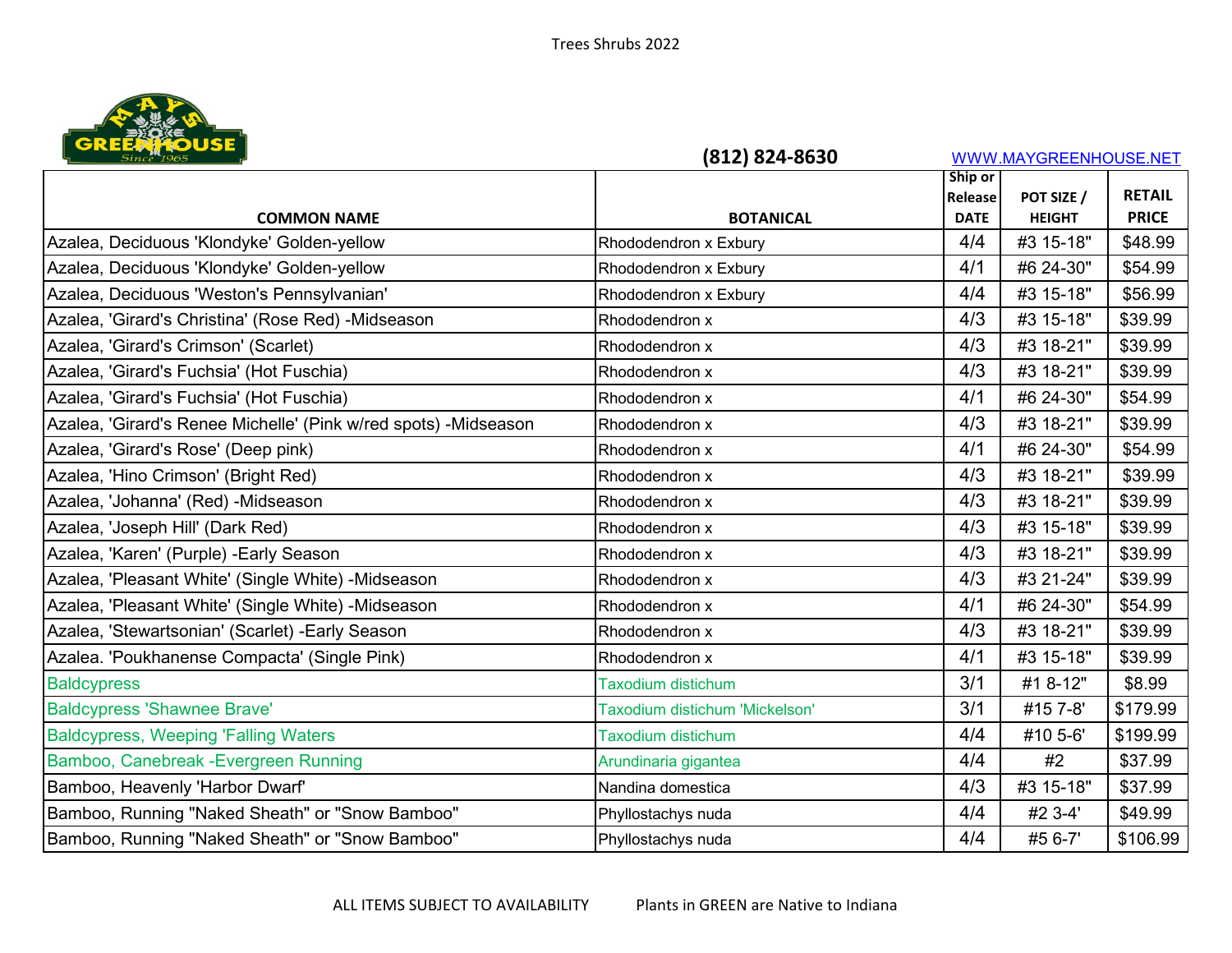

| <b>URE PART DUSE</b>                              | (812) 824-8630                   |             | WWW.MAYGREENHOUSE.NET |               |
|---------------------------------------------------|----------------------------------|-------------|-----------------------|---------------|
|                                                   |                                  | Ship or     |                       |               |
|                                                   |                                  | Release     | POT SIZE /            | <b>RETAIL</b> |
| <b>COMMON NAME</b>                                | <b>BOTANICAL</b>                 | <b>DATE</b> | <b>HEIGHT</b>         | <b>PRICE</b>  |
| BeautyBerry, 'Pearl Glam'                         | Callicarpa x                     | 3/1         | #3 15-18"             | \$29.99       |
| Beautyberry, Purple 'Issai'                       | Callicarpa dichotoma             | 3/1         | #3 15-18"             | \$22.99       |
| Beech, American                                   | Fagus grandifolia                | 3/1         | #7 5-6'               | \$76.99       |
| Birch, Black River 'City Slicker' (heat tolerant) | Betula nigra 'whit XXV'          | 3/1         | #15 6-7'              | \$179.99      |
| Birch, Black River 'Dura Heat' - heat tolerant    | Betula nigra                     | 3/1         | #4 2-3'               | \$19.99       |
| Birch, Black River 'Heritage' -3 stem clump       | Betula nigra 'cully'             | 3/7         | #15 7-8'              | \$189.99      |
| <b>Birch, Yellow</b>                              | Betula alleghaniensis            | 3/1         | #5 6-7'               | \$103.99      |
| Bitter Orange 'Flying Dragon'                     | Ponicirus trifoliata 'Monstrosa' | 3/1         | #1 10-12"             | \$8.99        |
| Bog Rosemary 'Blue Ice' or Marsh Andromeda        | Andromeda polifolia              | 4/30        | #3 12-15"             | \$36.99       |
| Boxwood, Korean 'Franklin's Gem' -globe           | Buxus sinica var. insularis      | 4/1         | #3 15-18"             | \$39.99       |
| Boxwood, Korean 'Green Beauty' -globe             | Buxus microphylla japonica       | 3/1         | #6 18-24"             | \$64.99       |
| Boxwood, Korean 'Green Beauty' -globe             | Buxus microphylla japonica       | 3/1         | #3 15-18"             | \$73.99       |
| Boxwood, Korean 'Green Gem' -globe                | Buxus x microphylla              | 3/1         | #5 15-18"             | \$59.99       |
| Boxwood, Korean 'Green Gem' -globe                | Buxus x microphylla              | 3/7         | #5 15-18"             | \$59.99       |
| Boxwood, Korean 'Green Gem' -globe                | Buxus x microphylla              | 3/30        | #5 15-18"             | \$59.99       |
| Boxwood, Korean 'Green Mountain' -pyramidal       | Buxus x microphylla              | 3/1         | #6 18-24"             | \$99.99       |
| Boxwood, Korean 'Green Mountain' -pyramidal       | Buxus x microphylla              | 4/2         | #6 24"                | \$99.99       |
| Boxwood, Korean 'Green Mountain' -pyramidal       | Buxus x microphylla              | 4/3         | #10 24-30"            | \$99.99       |
| Boxwood, Korean 'Green Velvet' -globe             | Buxus x microphylla              | 4/2         | #3 12-15"             | \$43.99       |
| Boxwood, Korean 'Green Velvet' -globe             | Buxus x microphylla              | 4/2         | #6 18-24"             | \$69.99       |
| Boxwood, Korean 'Sprinter' -globe                 | Buxus microphylla                | 4/30        | #5 15-18"             | \$58.99       |
| Boxwood, Korean 'Sprinter' -globe                 | Buxus microphylla                | 4/2         | #6 18-24"             | \$68.99       |
| Boxwood, Korean 'Winter Gem' - Globe              | Buxus microphylla var. japonica  | 4/2         | #6 18-24"             | \$69.99       |
| Boxwood, Korean Wintergreen' - Globe              | Buxus microphylla var. japonica  | 3/7         | #2 12-15"             | \$36.99       |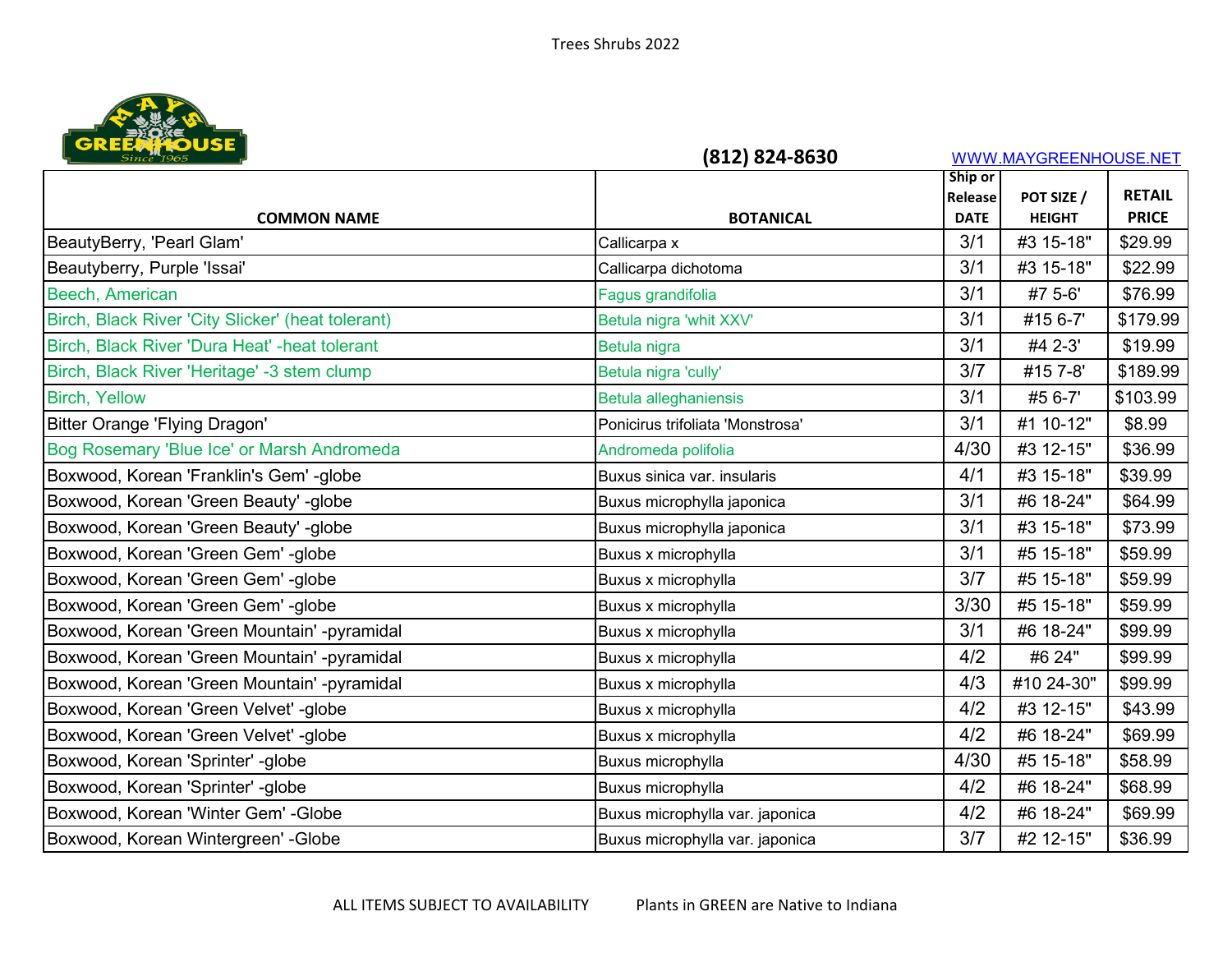

| Since 1965                                             | (812) 824-8630            |             | WWW.MAYGREENHOUSE.NET |               |
|--------------------------------------------------------|---------------------------|-------------|-----------------------|---------------|
|                                                        |                           | Ship or     |                       |               |
|                                                        |                           | Release     | POT SIZE /            | <b>RETAIL</b> |
| <b>COMMON NAME</b>                                     | <b>BOTANICAL</b>          | <b>DATE</b> | <b>HEIGHT</b>         | <b>PRICE</b>  |
| Boxwood, 'Newgen Independence' -globe                  | Buxus x microphylla       | 3/1         | #2 12-15"             | \$39.99       |
| Boxwood, 'Newgen Independence' -globe                  | Buxus x microphylla       | 3/20        | #2 12-15"             | \$39.99       |
| Boxwood, 'Newgen Independence' -globe                  | Buxus x microphylla       | 3/20        | #3 15-18"             | \$62.99       |
| Boxwood, Upright English 'Dee Runk' - Columnar         | <b>Buxus sempervirens</b> | 4/2         | #6 24-30"             | \$68.99       |
| Buckeye, Ohio                                          | Aesculus glabra           | $5/15$      | quart                 | \$4.99        |
| Buckeye, Red 'Briotii' Horsechestnut                   | Aesculus x carnea         | 4/2         | #7 5-6'               | \$157.99      |
| Buckeye, Red 'Briotii' Horsechestnut                   | Aesculus x carnea         | 4/4         | #20 8-9'              | \$299.99      |
| <b>Burning Bush 'Compactus'</b>                        | Euonymus alatus           | 3/1         | #3 15-18"             | \$42.99       |
| Butterfly Bush 'Dark Dynasty' -Dwarf Royal Purple      | Buddleia x davidii        | 3/1         | #2                    | \$14.99       |
| Butterfly Bush 'Grand Cascade' - Tall lavender         | Buddleia x davidii        | 3/1         | #2                    | \$14.99       |
| Butterfly Bush 'Miss Molly' - Magenta Red              | Buddleia x davidii        | 3/1         | #3                    | \$29.99       |
| Butterfly Bush 'Miss Molly' - Magenta Red              | Buddleia x davidii        | 3/1         | #3                    | \$39.99       |
| <b>Butterfly Bush 'MissViolet'</b>                     | Buddleia x davidii        | 3/1         | #3                    | \$29.99       |
| Butterfly Bush 'Pugster Amethyst' -Dwarf pink          | Buddleia x davidii        | 3/1         | #2                    | \$27.99       |
| Butterfly Bush 'Pugster Blue' -Dwarf blue              | Buddleia x davidii        | 4/30        | #3                    | \$44.99       |
| Butterfly Bush 'Pugster Blue' -Dwarf blue              | Buddleia x davidii        | 5/8         | #3                    | \$44.99       |
| Butterfly Bush 'Pugster Periwinkle -Dwarf blue         | Buddleia x davidii        | 3/1         | #3                    | \$42.99       |
| Butterfly Bush 'Pugster Periwinkle -Dwarf blue         | Buddleia x davidii        | 4/30        | #3                    | \$44.99       |
| Butterfly Bush 'Pugster Periwinkle -Dwarf blue         | Buddleia x davidii        | 5/8         | #3                    | \$44.99       |
| Butterfly Bush 'Pugster Pinker' -Dwarf pink            | Buddleia x davidii        | 3/1         | #2                    | \$29.99       |
| Butterfly Bush 'Pugster Pinker' -Dwarf pink            | Buddleia x davidii        | 4/30        | #3                    | \$44.99       |
| Butterfly Bush 'Pugster White -Dwarf white             | Buddleia x davidii        | 4/30        | #3                    | \$44.99       |
| Butterfly Bush 'Purple Haze' -Dwarf Lo & Behold Series | Buddleia x Lo & Behold    | 4/30        | #3 15-18"             | \$44.99       |
| Butterfly Bush 'Ruby Chip' -Dwarf deep rose            | Buddleia x davidii        | 3/1         | #2                    | \$27.99       |
|                                                        |                           |             |                       |               |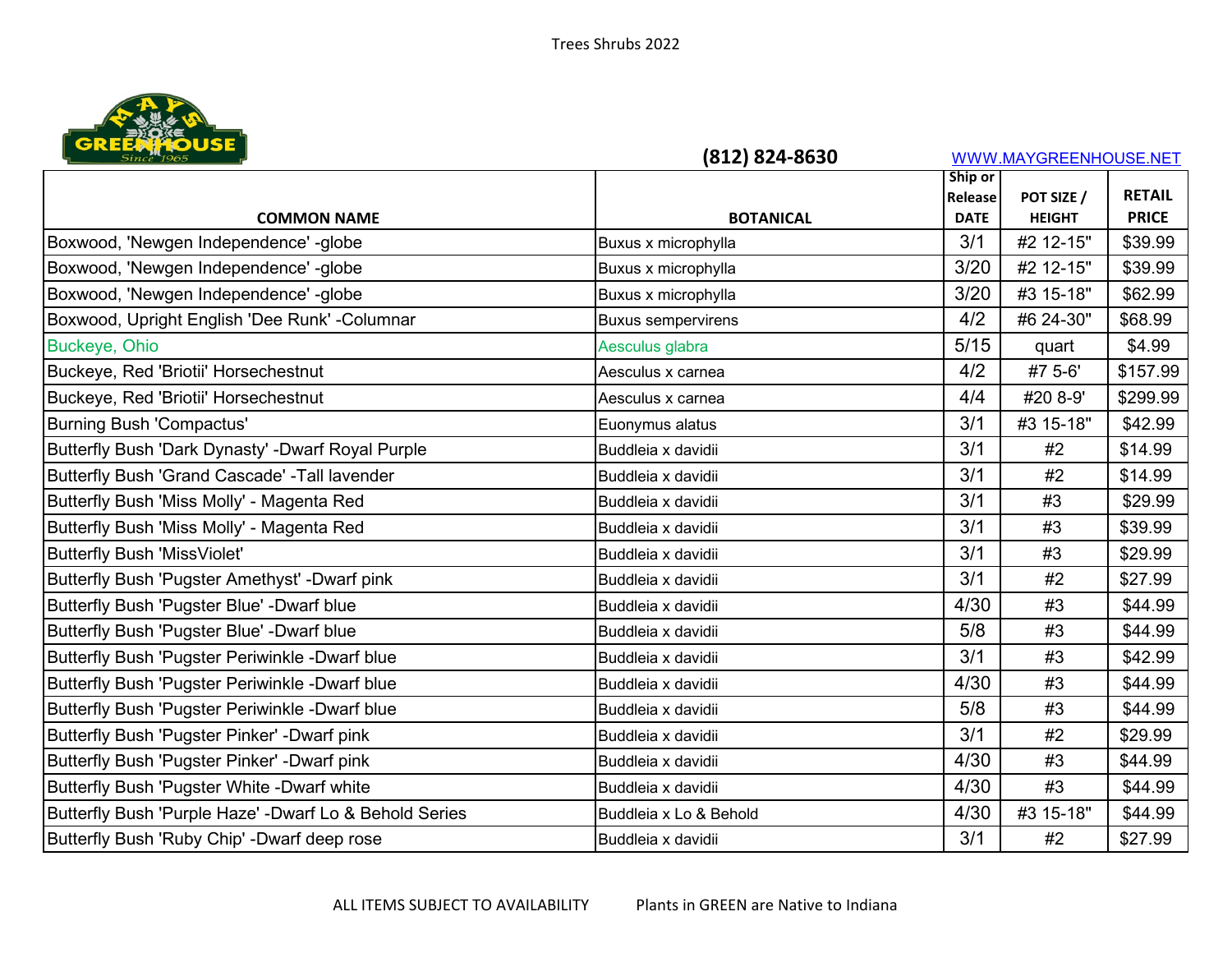

| Since 1965                                              | (812) 824-8630                 |                        | WWW.MAYGREENHOUSE.NET |               |
|---------------------------------------------------------|--------------------------------|------------------------|-----------------------|---------------|
|                                                         |                                | Ship or                | POT SIZE /            | <b>RETAIL</b> |
| <b>COMMON NAME</b>                                      | <b>BOTANICAL</b>               | Release<br><b>DATE</b> | <b>HEIGHT</b>         | <b>PRICE</b>  |
| Butterfly Bush, Tricolor 'Butterfly Magic'              | Buddleia x 3 varieties         | 5/8                    | #3                    | \$39.99       |
| Butterfly Bush, 'True Blue' -Blue w/orange eye          | Buddleia x davidii             | 4/30                   | #3                    | \$44.99       |
| Buttonbush (white)                                      | Cephalanthus occidentalis      | 3/1                    | #3 18-24"             | \$22.99       |
| Caryopteris 'Petit Blue'- Blue Mist Shrub               | Caryopteris x clandonensis     | 3/1                    | #2                    | \$27.99       |
| Cedar, Dwarf Blue Atlas 'Horstmann'                     | Cedrus atlantica               | 3/1                    | #15 4-5'              | \$199.99      |
| Cedar, Dwarf Blue Atlas 'Horstmann'                     | Cedrus atlantica               | 4/2                    | #15 4-5'              | \$199.99      |
| Cedar, Eastern Red 'Emerald Feather' -upright           | Juniperus virginiana (female)  | 3/7                    | #15 5-6'              | \$129.99      |
| Cedar, Eastern Red 'Green Point' -upright               | Juniperus virginiana (male)    | 3/1                    | #6 30-36"             | \$79.99       |
| Cedar, Eastern Red 'Taylor' - columnar                  | Juniperus virginiana (male)    | 3/1                    | #3 15-18"             | \$37.99       |
| Cedar, Eastern Red 'Taylor' -columnar                   | Juniperus virginiana (male)    | 3/7                    | #6 30-36"             | \$87.99       |
| Cedar, Eastern Red 'Taylor' -columnar                   | Juniperus virginiana (male)    | 4/2                    | #6 30-36"             | \$87.99       |
| Cedar, Japanese 'Yoshino'                               | Cryptomeria japonica           | 4/1                    | #10 4-5'              | \$86.99       |
| Cedar, Weeping Blue Atlas 'Glauca Pendula' - Serpentine | Cedrus atlantica               | 4/2                    | #15 5-6'              | \$246.99      |
| Chastetree, Dwarf 'Blue Diddley'                        | Vitex-agnus castus             | 3/1                    | #3 12-15"             | \$26.99       |
| Cherry, Dwarf Weeping 'Purple Plunge' -Purple foliage   | Prunus cerasifera              | 3/20                   | #15 5-6'              | \$319.99      |
| Cherry, Ornamental Fuji 'Zuzu' -double p[ink            | Prunus incisa                  | 3/1                    | #3 24-30"             | \$49.99       |
| Cherry, 'Purple Leaf Sand'                              | Prunus x cistena               | 3/20                   | #3 24-36"             | \$42.99       |
| Cherry, Weeping White 'Snow Fountain'                   | Prunus subhirtella 'Snowfozam' | 3/20                   | #7 5-6'               | \$132.99      |
| Chokeberry, Dwarf Black 'Low Scape Hedger'              | Aronia melanocarpa             | 3/1                    | #3 15-18"             | \$29.99       |
| Chokeberry, Dwarf Black 'Low Scape Hedger'              | Aronia melanocarpa             | 5/8                    | #3 24-30"             | \$39.99       |
| Chokeberry, Dwarf Black 'Low Scape Mound'               | Aronia melanocarpa             | 3/1                    | #3 18-24"             | \$47.99       |
| Chokeberry, Dwarf Black 'Low Scape Mound'               | Aronia melanocarpa             | 3/30                   | #3 18-24"             | \$47.99       |
| Chokeberry, Tree Form 'Low Scape Mound'                 | Aronia melanocarpa             | 3/1                    | #10 3-4'              | \$166.99      |
| Cotoneaster, 'Autumn Inferno' (evergreen)               | Cotoneaster x                  | 5/8                    | #3 24-30"             | \$42.99       |
|                                                         |                                |                        |                       |               |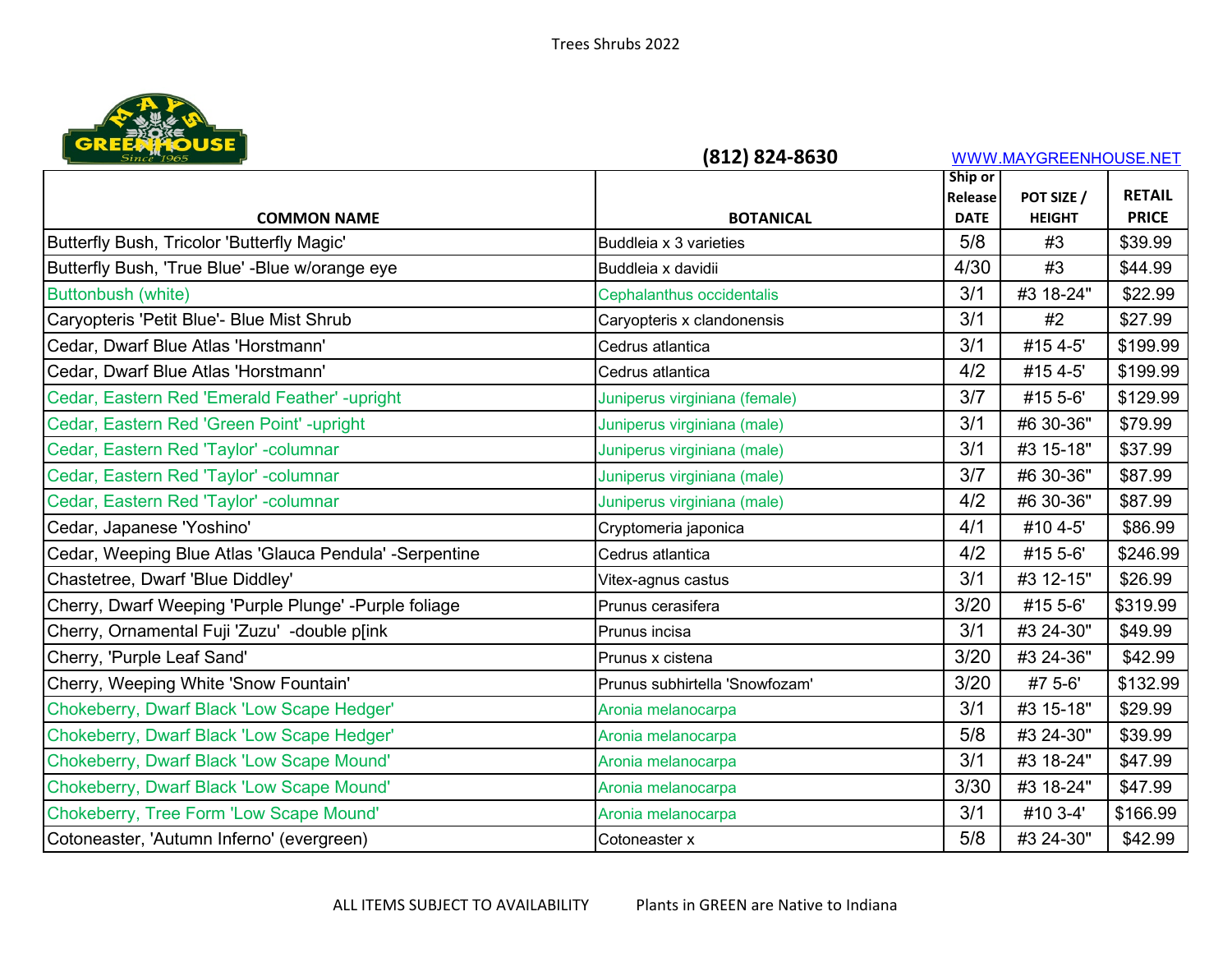

| <b>URE PART DUSE</b>                                              | (812) 824-8630           |                        | WWW.MAYGREENHOUSE.NET       |                               |
|-------------------------------------------------------------------|--------------------------|------------------------|-----------------------------|-------------------------------|
|                                                                   |                          | Ship or                |                             |                               |
| <b>COMMON NAME</b>                                                | <b>BOTANICAL</b>         | Release<br><b>DATE</b> | POT SIZE /<br><b>HEIGHT</b> | <b>RETAIL</b><br><b>PRICE</b> |
| Cotoneaster, Bearberry 'Coral Beauty'                             | Cotoneaster dammeri      | 4/30                   | #3 15-18"                   | \$32.99                       |
| Cotoneaster, Cranberry                                            | Cotoneaster apiculata    | 4/4                    | #3 12-15"                   | \$36.99                       |
| Cotoneaster, Cranberry - Weeping Tree Form                        | Cotoneaster apiculata    | 3/1                    | #5 4-5'                     | \$149.99                      |
| Cotoneaster, Creeping 'Little Dipper' -red fruit                  | Cotoneaster procumbens   | 3/1                    | #2 12-15"                   | \$26.99                       |
| Cotoneaster, 'Tom Thumb' or 'Little Gem'                          | Cotoneaster adpressus    | 3/1                    | #2 15-18"                   | \$34.99                       |
| Cotoneaster, Willowleaf 'Scarlet Leader' - Willowleaf Cotoneaster | Cotoneaster salicifolius | 3/1                    | #3 15-18"                   | \$45.99                       |
| Crabapple, Flowering 'Sweet Sugar Tyme' (small red fruit)         | Malus 'Swesutyzam'       | 4/30                   | #10 5-6'                    | \$189.99                      |
| Crape Myrtle 'Cherry Mocha' - Hot Pink                            | Lagerstroemia indica     | 4/15                   | #2                          | \$16.99                       |
| Cypress, Arizona 'Blue Ice                                        | Cupressus glabra         | 3/1                    | #15 4-5'                    | \$143.99                      |
| Cypress, 'Baby Blue Ice' - Dwarf Boulevard Cypress                | Chamaecyparis pisifera   | 3/1                    | #5 18-24"                   | \$56.99                       |
| Cypress, Dwarf Hinoki False 'Tempelhof'                           | Chamaecyparis obtusa     | 3/1                    | #3 12-15"                   | \$54.99                       |
| Cypress, Dwarf Hinoki False 'Kosteri'                             | Chamaecyparis obtusa     | 3/1                    | #3 12-15"                   | \$44.99                       |
| Cypress, Dwarf Hinoki False 'Nana                                 | Chamaecyparis obtusa     | 4/2                    | #6                          | \$111.99                      |
| Cypress, Dwarf Hinoki False 'Nana Gracilis                        | Chamaecyparis obtusa     | 4/3                    | #5 15-18"                   | \$61.99                       |
| Cypress, Dwarf Hinoki False 'Nana Gracilis                        | Chamaecyparis obtusa     | 3/1                    | #6 18-24"                   | \$129.99                      |
| Cypress, Dwarf Hinoki False 'Split Rock' (Blue new growth)        | Chamaecyparis obtusa     | 3/1                    | #3 15-18"                   | \$62.99                       |
| Cypress, Dwarf Hinoki False 'Split Rock' (Blue new growth)        | Chamaecyparis obtusa     | 4/4                    | #3 15-18"                   | \$62.99                       |
| Cypress, Dwarf Hinoki False 'Well's Special'                      | Chamaecyparis obtusa     | 4/3                    | #5 15-18"                   | \$61.99                       |
| Cypress, Green Threadleaf 'Filifera'                              | Chamaecyparis pisifera   | 4/4                    | #3 15-18"                   | \$44.99                       |
| Cypress, Lawson's False 'Pinpoint Blue & Gold'-upright            | Chamaecyparis lawsoniana | 4/30                   | #3 18-24'                   | \$47.99                       |
| Cypress, Lawson's False 'Pinpoint Blue'-upright                   | Chamaecyparis lawsoniana | 4/30                   | #3 18-24'                   | \$47.99                       |
| Cypress, Threadleaf 'Gold Mop'                                    | Chamaecyparis pisifera   | 3/1                    | $6 - 8"$                    | \$15.99                       |
| Cypress, Threadleaf 'Gold Mop'                                    | Chamaecyparis pisifera   | 3/1                    | #2 12-15"                   | \$32.99                       |
| Cypress, Threadleaf 'Gold Mop'                                    | Chamaecyparis pisifera   | 3/1                    | #3 15-18"                   | \$39.99                       |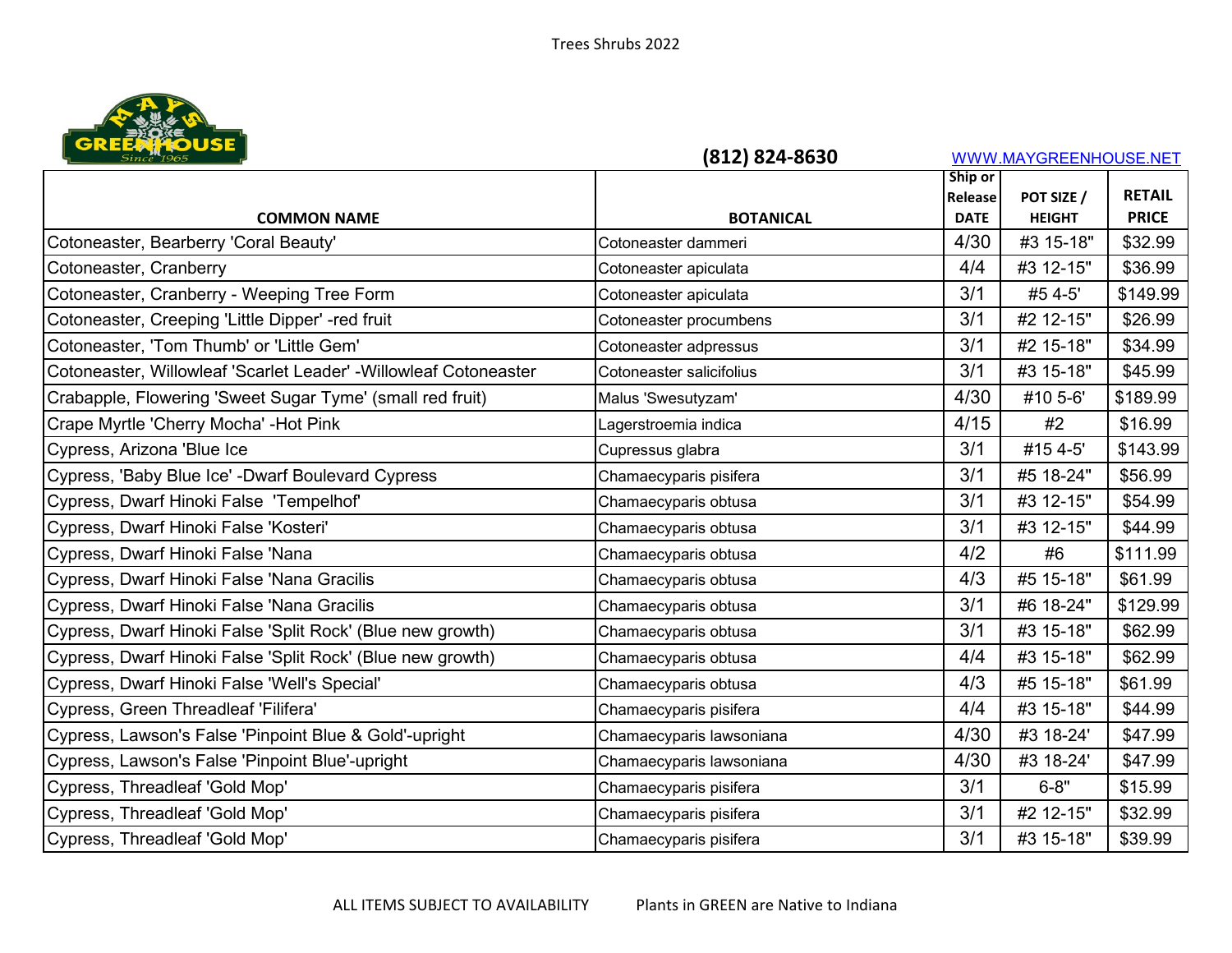

| <b>URERATUDE</b>                              | (812) 824-8630               |             | WWW.MAYGREENHOUSE.NET |               |
|-----------------------------------------------|------------------------------|-------------|-----------------------|---------------|
|                                               |                              | Ship or     |                       |               |
|                                               |                              | Release     | POT SIZE /            | <b>RETAIL</b> |
| <b>COMMON NAME</b>                            | <b>BOTANICAL</b>             | <b>DATE</b> | <b>HEIGHT</b>         | <b>PRICE</b>  |
| Cypress, Threadleaf 'Gold Mop'                | Chamaecyparis pisifera       | 4/3         | #3 15-18"             | \$39.99       |
| Dawn Redwood                                  | Metasequoia glyptostroboides | 3/1         | #3 3-4'               | \$24.99       |
| Deutzia 'Yuki Cherry Blossom'                 | Deutzia gracilis             | 3/20        | #2 12-18"             | \$36.99       |
| Deutzia 'Yuki Snowflake'                      | Deutzia gracilis             | 3/20        | #2 12-18"             | \$36.99       |
| Doghobble, Coastal (fragrant white flowering) | Leucothoe axillaris          | 4/1         | #3 12-15"             | \$47.99       |
| Doghobble, Coastal 'Rejoyce'                  | Leucothoe axillaris          | 3/1         | #3 15-18"             | \$41.99       |
| Dogwood, 'Cheerokee Brave' - Red              | Cornus florida               | 3/20        | #7 4-5'               | \$122.99      |
| Dogwood, 'Cheerokee Brave' - Red              | Cornus florida               | 4/30        | #10 6-7'              | \$199.99      |
| Dogwood, Chinese Kousa 'Greensleeves' -       | Cornus kousa chinensis       | 3/1         | #5 6-7'               | \$168.99      |
| Dogwood, 'Cloud Nine' - Large white           | Cornus florida               | 3/20        | #7 4'-5'              | \$122.99      |
| Dogwood, Dwarf Redtip                         | Cornus pumila                | 4/4         | #5 18-24"             | \$49.99       |
| Dogwood, Flowering (white)                    | Cornus florida               | 3/1         | #1                    | \$9.99        |
| Dogwood, Flowering (white)                    | Cornus florida               | 3/1         | #5 6-7'               | \$96.99       |
| Dogwood, Flowering (white)                    | Cornus florida               | 4/30        | #10 6-7'              | \$199.99      |
| Dogwood, Flowering -pink                      | Cornus florida 'rubra'       | 3/20        | #7 3-4'               | \$114.99      |
| Dogwood, Kousa Chinese 'Galilean' - White     | Cornus kousa 'Galzam'        | 3/1         | #5 4-5'               | \$104.99      |
| Dogwood, Kousa 'Scarlet Fire' -deep pink      | Cornus kousa                 | 3/20        | #7 5-6'               | \$129.99      |
| Dogwood, Kousa 'Scarlet Fire' -deep pink      | Cornus kousa                 | 4/4         | #5 6-7'               | \$199.99      |
| Dogwood, Redtwig 'Arctic Fire                 | Cornus alba                  | 4/30        | #3 15-18"             | \$43.99       |
| Dogwood, 'Stellar Pink'                       | Cornus x 'rutgan'            | 3/1         | #3 2-3'               | \$42.99       |
| Dogwood, Variegated Redtwig 'Ivory Halo'      | Cornus alba 'Bailhalo'       | 3/1         | #6 24-30"             | \$41.99       |
| Dogwood, Variegated Redtwig 'Ivory Halo'      | Cornus alba 'Bailhalo'       | 4/4         | #5 18-24"             | \$54.99       |
| Elderberry, American 'Adams' (Larger fruit)   | Sambucus canadensis          | 3/20        | #3 3-4'               | \$49.99       |
| Elderberry, American 'John's' (Larger fruit)  | Sambucus canadensis          | 4/4         | #3 3-4'               | \$49.99       |
|                                               |                              |             |                       |               |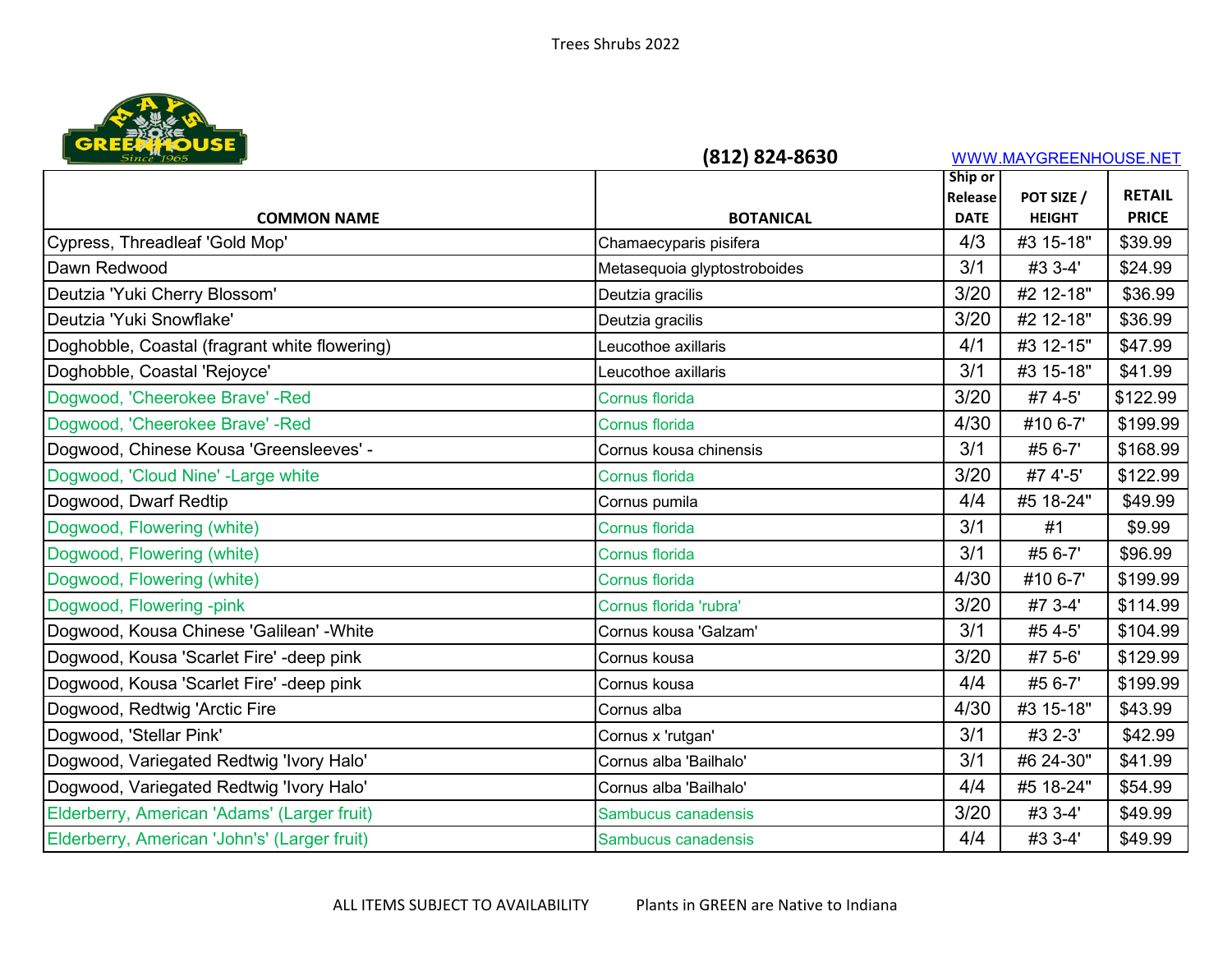

| <b>URE PART DUSE</b>                                          | (812) 824-8630                   |             | WWW.MAYGREENHOUSE.NET |               |
|---------------------------------------------------------------|----------------------------------|-------------|-----------------------|---------------|
|                                                               |                                  | Ship or     |                       |               |
|                                                               |                                  | Release     | POT SIZE /            | <b>RETAIL</b> |
| <b>COMMON NAME</b>                                            | <b>BOTANICAL</b>                 | <b>DATE</b> | <b>HEIGHT</b>         | <b>PRICE</b>  |
| Elderberry, 'Black Lace'                                      | Sambucus nigra                   | 3/7         | #3 2-3'               | \$40.99       |
| Elderberry, Cutleaf American 'Laciniata'                      | Sambucus canadensis              | 4/4         | #3 2-3'               | \$49.99       |
| Elderberry, 'Laced Up'                                        | Sambucus nigra                   | 3/20        | #3 15-18"             | \$46.99       |
| Elderberry, Red Cutleaf 'Lemony Lace'                         | Sambucus racemosa                | 3/20        | #3 15-18"             | \$44.99       |
| <b>False Indigo Bush</b>                                      | Amorpha fruticosa                | 4/4         | #3 24-30"             | \$52.99       |
| Forsythia, 'Showoff'                                          | Forsythia x 'Mindor"             | 3/1         | #3 24-30"             | \$42.99       |
| Forsythia, 'Showoff Starlet' -Dwarf                           | Forsythia x 'Minfor6'            | 4/30        | #3 12-15"             | \$44.99       |
| Fothergilla, Dwarf                                            | Fothergilla gardenii             | 4/4         | #3 15-18"             | \$49.99       |
| Fothergilla, Dwarf                                            | Fothergilla gardenii             | 3/1         | #6 18-24"             | \$54.99       |
| Fothergilla, Dwarf 'Blue Shadow' (blue leaved Mt. Airy)       | Fothergilla x intermedia         | 3/1         | #3 15-18"             | \$53.99       |
| Fothergilla, Dwarf 'Blue Shadow' (blue leaved Mt. Airy)       | Fothergilla x intermedia         | 4/4         | #3 15-18"             | \$53.99       |
| Fothergilla, Dwarf 'Red Licorice' - Short intermediate hybrid | Fothergilla x intermedia         | 3/1         | #3 18-24"             | \$53.99       |
| Fothergilla, Intermediate 'Legend of the Fall'                | Fothergilla x intermedia         | 3/20        | #2 12-18"             | \$39.99       |
| Fruit Tree, Apple -Semi-dwarf 'Courtland'                     | Malus - EM -Best with Pollinator | 3/20        | #7 6-7'               | \$99.99       |
| Fruit Tree, Apple -Semi-dwarf 'Jonathan'                      | Malus - MS -Self Pollinating     | 3/20        | #7 6-7'               | \$99.99       |
| Fruit Tree, Apple -Semi-dwarf 'Liberty'                       | Malus - EM -Needs Pollinator     | 3/20        | #7 6-7'               | \$99.99       |
| Fruit Tree, Apple -Semi-dwarf 'Macoun'                        | Malus - ML -Needs Pollinator     | 3/20        | #7 6-7'               | \$99.99       |
| Fruit Tree, Apple -Standard 'Firestorm Honeycrisp'            | Malus - MS -Needs Pollinator     | 4/2         | #7 6-7'               | \$99.99       |
| Fruit Tree, Apple -Standard 'Honeycrisp'                      | Malus - MS -Needs Pollinator     | 4/2         | #7 6-7'               | \$99.99       |
| Fruit Tree, Paw Paw, Indiana Banana                           | Asimina triloba                  | 3/1         | #1                    | \$8.99        |
| Fruit Tree, Pear Semi-Dwarf 'Shinseiki' Asian                 | Pyrus -Self Fertile              | 3/20        | #7 6-7'               | \$99.99       |
| Fruit Tree, Persimmon                                         | Diospyros virginiana             | 3/1         | #4 2-3'               | \$23.99       |
| Ginkgo, Maidenhair Tree 'Autumn Gold' -Male                   | Ginkgo biloba                    | 3/1         | #7 5-6'               | \$154.99      |
| Ginkgo, Maidenhair Tree 'Autumn Gold' -Male                   | Ginkgo biloba                    | 4/2         | #7 5-6'               | \$181.99      |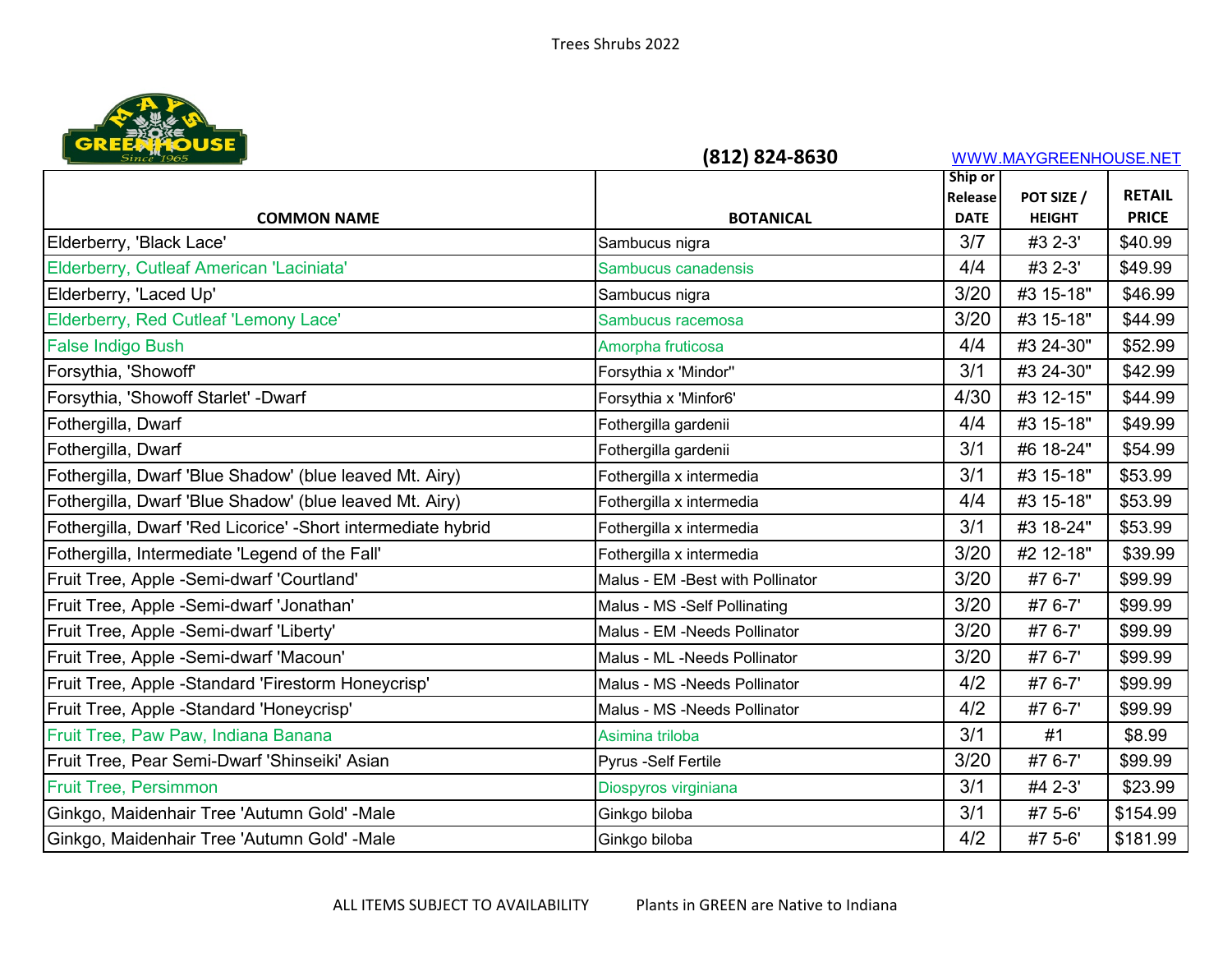

| <b>URELAM ROUSE</b>                                  | (812) 824-8630                               |                        | WWW.MAYGREENHOUSE.NET       |                               |
|------------------------------------------------------|----------------------------------------------|------------------------|-----------------------------|-------------------------------|
|                                                      |                                              | Ship or                |                             |                               |
| <b>COMMON NAME</b>                                   | <b>BOTANICAL</b>                             | Release<br><b>DATE</b> | POT SIZE /<br><b>HEIGHT</b> | <b>RETAIL</b><br><b>PRICE</b> |
| Ginkgo, Maidenhair Tree 'Princeton Sentry' -Male     | Ginkgo biloba                                | 3/1                    | #5 6-7'                     | \$159.99                      |
|                                                      |                                              | 3/1                    |                             |                               |
| Hazelnut, American                                   | Corylus americana                            |                        | #5 30-36"                   | \$79.99                       |
| Hemlock, Canadian Dwarf 'Jedddeloh'                  | Tsuga canadensis                             | 4/4                    | #3 12-15"                   | \$99.99                       |
| Hemlock, Canadian Weeping 'Sargentii'                | Tsuga canadensis                             | 4/4                    | #5 18-24"                   | \$157.99                      |
| <b>Hercules Club, Devil's Walking Stick</b>          | Aralia spinosa                               | 3/1                    | #3 3'                       | \$45.99                       |
| <b>Hercules Club, Devil's Walking Stick</b>          | Aralia spinosa                               | 3/1                    | #7 3'                       | \$79.99                       |
| Himalayan Sweetbox ' Fragrant Valley'™ (red fruit)   | Sarcococca hookeriana var.humilis 'Sarsid 1' | 4/1                    | #3 12-15"                   | \$45.99                       |
| Holly 'Blue Prince/Princess' (Royal Duet)            | llex x meserveae                             | 3/1                    | #5 18-24"                   | \$59.99                       |
| Holly 'Blue Prince/Princess' (Royal Family)          | llex x meserveae                             | 4/30                   | #3 15-18"                   | \$44.99                       |
| Holly 'Castle Spire' - Female blue Holly             | llex x meserveae                             | 4/30                   | #3 15-18"                   | \$44.99                       |
| Holly 'Castle Wall -Male blue Holly                  | llex x meserveae                             | 4/30                   | #3 15-18"                   | \$44.99                       |
| Holly 'Red Beauty' - Pyramidal female                | Ilex x meserveae 'Rutzan'                    | 4/30                   | #3 15-18"                   | \$33.99                       |
| Holly, American 'Bountiful' -Female (Pest resistant) | llex opaca 'Beverly'                         | 4/4                    | #5 3-4'                     | \$79.99                       |
| Holly, American -Male                                | llex opaca                                   | 4/4                    | #5 3-4'                     | \$79.99                       |
| Holly, 'China Boy'                                   | llex x meserveae                             | 4/3                    | #5 2-2.5'                   | \$69.99                       |
| Holly, 'China Dynasty' -Male+Female Green            | llex x meserveae                             | 3/1                    | #3 15-18"                   | \$49.99                       |
| Holly, 'China Dynasty' -Male+Female Green            | llex x meserveae                             | 3/20                   | #3 15-18"                   | \$49.99                       |
| Holly, 'China Girl'                                  | llex x meserveae                             | 4/3                    | #5 2-2.5'                   | \$69.99                       |
| Holly, Emerald Magic' -Dwarf male                    | llex x willemer                              | 3/1                    | #3 12-15"                   | \$49.99                       |
| Holly, Emerald Magic' -Dwarf male                    | Ilex x willemer                              | 3/20                   | #3 12-15"                   | \$49.99                       |
| Holly, False Holly Tea Olive 'Goshiki' - Variegated  | Osmanthus heterophyllus                      | 4/1                    | #6 15-18"                   | \$59.99                       |
| Holly, False Holly Tea Olive 'Goshiki' -Variegated   | Osmanthus heterophyllus                      | 4/2                    | #6 15-18"                   | \$59.99                       |
| Holly, 'Honeymaid' -Variegated Holly                 | llex x meserveae                             | 3/1                    | #3 15-18"                   | \$49.99                       |
| Holly, 'Honeymaid' -Variegated Holly                 | llex x meserveae                             | 3/20                   | #3 15-18"                   | \$49.99                       |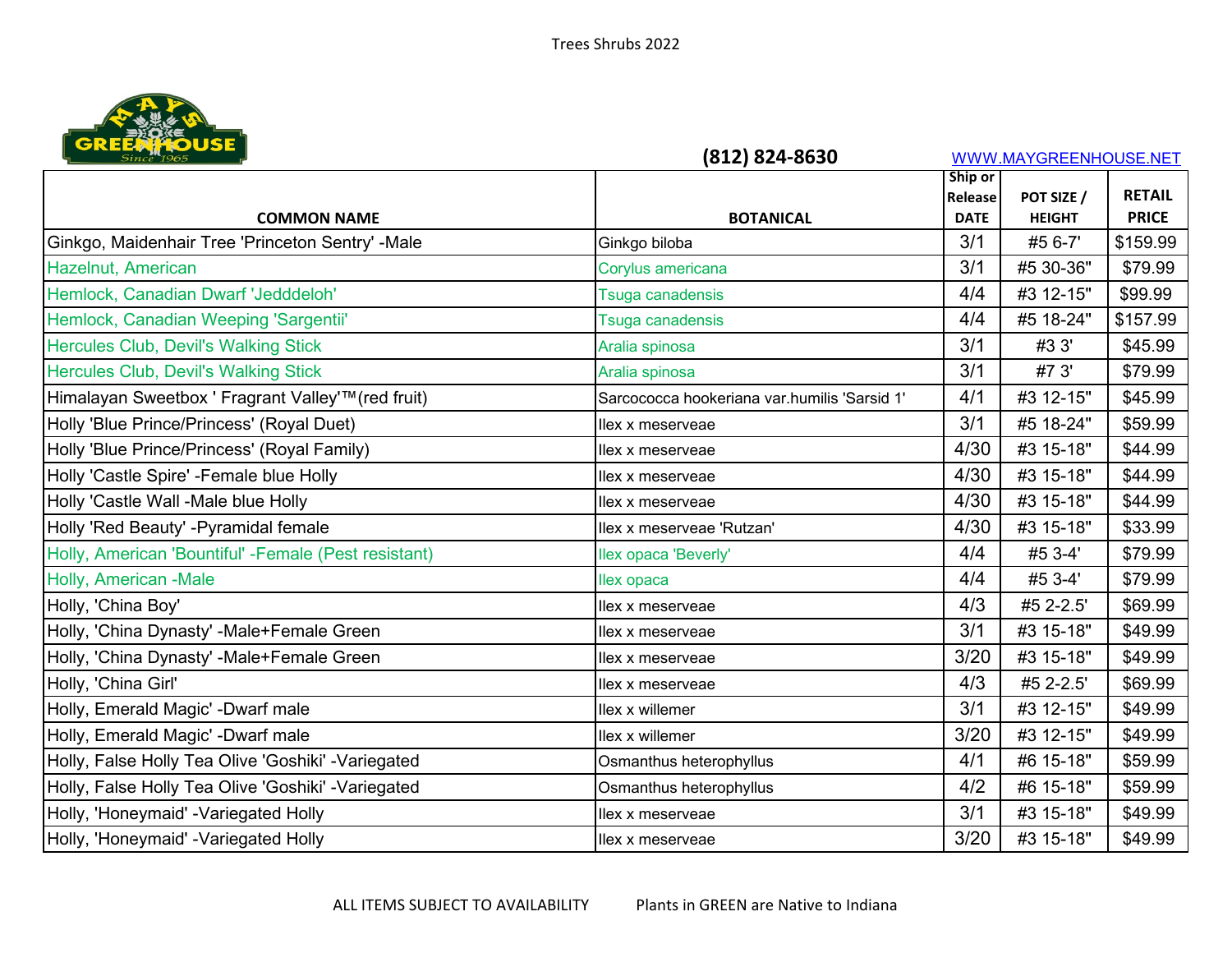

| <b>URELANTOUSE</b>                                              | (812) 824-8630               |             | WWW.MAYGREENHOUSE.NET |               |
|-----------------------------------------------------------------|------------------------------|-------------|-----------------------|---------------|
|                                                                 |                              | Ship or     |                       |               |
|                                                                 |                              | Release     | POT SIZE /            | <b>RETAIL</b> |
| <b>COMMON NAME</b>                                              | <b>BOTANICAL</b>             | <b>DATE</b> | <b>HEIGHT</b>         | <b>PRICE</b>  |
| Holly, Japanese 'Hoogendorn' -mounding                          | llex crenata                 | 4/3         | #5 18-21"             | \$43.99       |
| Holly, Japanese 'Lucky Marble' -mounding                        | llex crenata                 | 3/20        | #3 15-18"             | \$42.99       |
| Holly, Japanese 'Lucky Marble' -mounding                        | llex crenata                 | 4/3         | #5 18-21"             | \$47.99       |
| Holly, Japanese 'Patti O' Box -Narrow pyramid                   | llex crenata                 | 3/1         | #3 18-24"             | \$46.99       |
| Holly, Japanese 'Patti O' Box -Narrow pyramid                   | llex crenata                 | 3/20        | #3 18-24"             | \$46.99       |
| Holly, Japanese 'Sky Pencil' -upright                           | llex crenata                 | 3/1         | #2 24"                | \$42.99       |
| Holly, Japanese 'Sky Pencil' -upright                           | llex crenata                 | 4/3         | #7 3-3.5'             | \$89.99       |
| Holly, Japanese 'Soft Touch' globe                              | llex crenata                 | 3/1         | #3 12-15"             | \$43.99       |
| Holly, Japanese 'Soft Touch' globe                              | llex crenata                 | 4/3         | #5 18-21"             | \$43.99       |
| Honeysuckle, Bush 'Firefly Nightglow'                           | Diervilla x splendens        | 3/20        | #2 15-18"             | \$38.99       |
| Hydrangea, Bigleaf 'Bloomstruck'                                | Hydr. macrophylla            | 5/8         | #3                    | \$47.99       |
| Hydrangea, Bigleaf 'Endless Summer'                             | Hydr. macrophylla 'Bailmer'  | 5/8         | #3                    | \$47.99       |
| Hydrangea, Bigleaf -L.D. Big Band' -Royal Blue/red              | Hydr. macrophylla            | 3/1         | #3                    | \$32.99       |
| Hydrangea, Bigleaf -L.D. 'Big Easy' -Pink, Lets Dance series    | Hydr. macrophylla            | 5/8         | #2                    | \$35.99       |
| Hydrangea, Bigleaf -L.D. 'Blue Jangles', Lets Dance series      | Hydr. macrophylla            | 4/30        | #3                    | \$44.99       |
| Hydrangea, Bigleaf -L.D. 'Blue Jangles', Lets Dance series      | Hydr. macrophylla            | 5/8         | #3                    | \$44.99       |
| Hydrangea, Bigleaf -L.D. 'Can Do!', Lets Dance series           | Hydr. macrophylla            | 3/1         | #3                    | \$32.99       |
| Hydrangea, Bigleaf -L.D. 'Can Do!', Lets Dance series           | Hydr. macrophylla            | 3/1         | #3                    | \$43.99       |
| Hydrangea, Bigleaf -L.D. 'Rave', -Violet-pink Lets Dance series | Hydr. macrophylla            | 3/1         | #3                    | \$43.99       |
| Hydrangea, Bigleaf -L.D. 'Rhythmic Blue', Lets Dance series     | Hydr. macrophylla            | 4/30        | #3                    | \$44.99       |
| Hydrangea, Bigleaf 'Summer Crush'                               | Hydr. macrophylla            | 3/1         | #3                    | \$43.99       |
| Hydrangea, Bigleaf 'Summer Crush'                               | Hydr. macrophylla            | 5/8         | #3                    | \$43.99       |
| Hydrangea, Climbing                                             | Hydrangea anomala petiolaris | 4/3         | #5 2-3'               | \$69.99       |
| Hydrangea, Fall Bl. 'Bobo' - Dwarf                              | Hydr. paniculata             | 3/1         | #3                    | \$29.99       |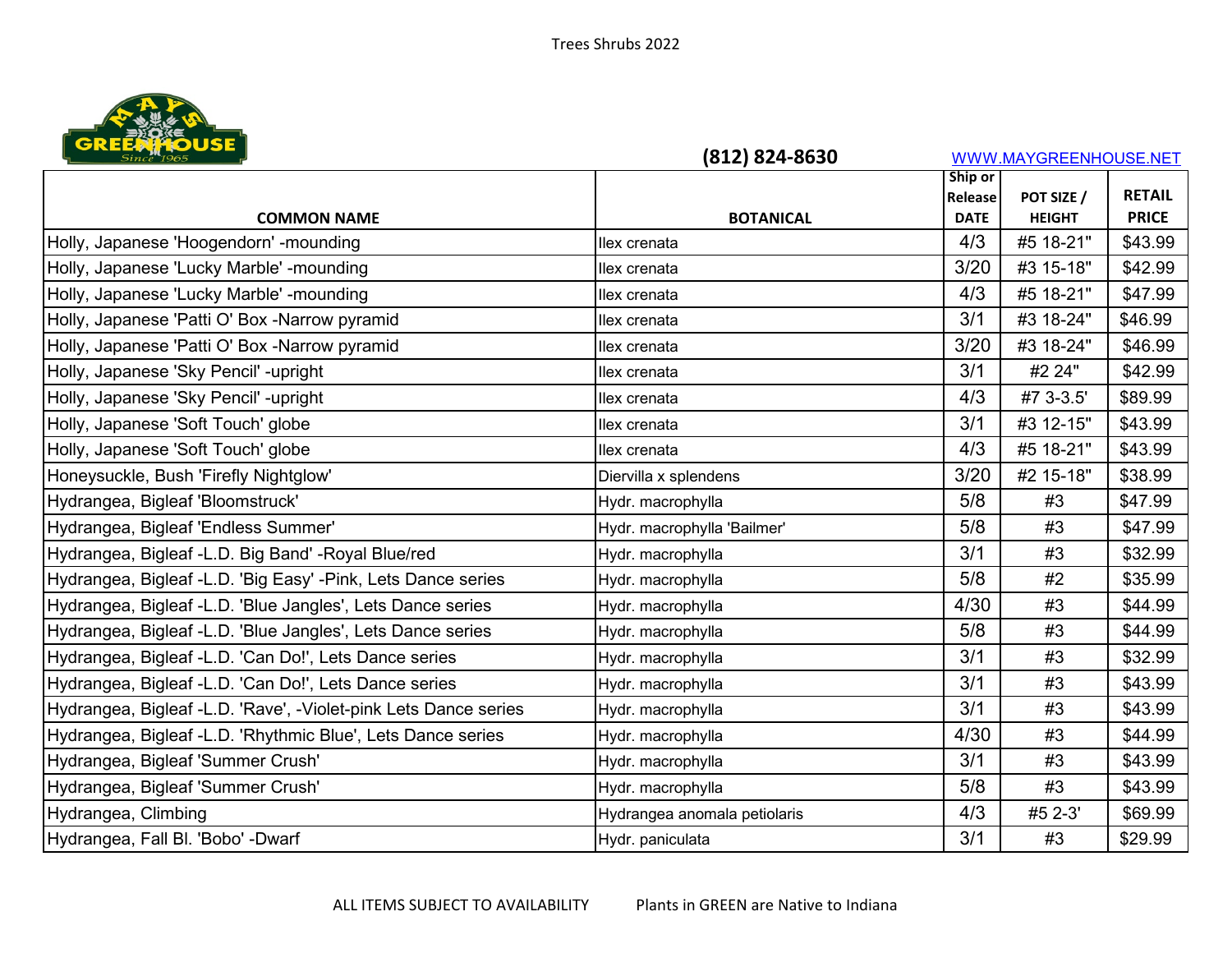

| Since 1965                                                  | (812) 824-8630          |             | WWW.MAYGREENHOUSE.NET |               |
|-------------------------------------------------------------|-------------------------|-------------|-----------------------|---------------|
|                                                             |                         | Ship or     |                       |               |
|                                                             |                         | Release     | POT SIZE /            | <b>RETAIL</b> |
| <b>COMMON NAME</b>                                          | <b>BOTANICAL</b>        | <b>DATE</b> | <b>HEIGHT</b>         | <b>PRICE</b>  |
| Hydrangea, Fall Bl. 'Bobo' - Dwarf                          | Hydr. paniculata        | 4/4         | #3                    | \$44.99       |
| Hydrangea, Fall Bl. 'Bobo' - Dwarf                          | Hydr. paniculata        | 4/2         | #5                    | \$49.99       |
| Hydrangea, Fall Bl. 'Fire Light' - Early white to red       | Hydr. paniculata        | 3/1         | #3                    | \$29.99       |
| Hydrangea, Fall Bl. 'Fire Light' - Early white to red       | Hydr. paniculata        | 3/7         | #5                    | \$47.99       |
| Hydrangea, Fall Bl. 'Fire Light' - Early white to red       | Hydr. paniculata        | 4/2         | #3                    | \$49.99       |
| Hydrangea, Fall Bl. 'Fire Light' - Early white to red       | Hydr. Paniculata -Std.  | 4/2         | #10                   | \$189.99      |
| Hydrangea, Fall Bl. 'Lime Light' (Tree Form)-Green to White | Hydr. Paniculata -Std.  | 4/2         | #7                    | \$189.99      |
| Hydrangea, Fall Bl. 'Limelight' -green to white             | Hydr. paniculata        | 4/2         | #3                    | \$49.99       |
| Hydrangea, Fall Bl. 'Limelight Prime' - Improved Limelight  | Hydr. paniculata        | 3/1         | #3                    | \$44.99       |
| Hydrangea, Fall Bl. 'Limelight Prime' - Improved Limelight  | Hydr. paniculata        | 3/20        | #3                    | \$44.99       |
| Hydrangea, Fall Bl. 'Little Lime'                           | Hydr. paniculata        | $5/15$      | #3                    | \$29.99       |
| Hydrangea, Fall Bl. 'Little Lime'                           | Hydr. paniculata        | 4/4         | #3                    | \$44.99       |
| Hydrangea, Fall Bl. 'Little Lime'                           | Hydr. paniculata        | 4/2         | #3                    | \$49.99       |
| Hydrangea, Fall Bl. 'Little Lime' (Tree Form)               | Hydr. Paniculata - Std. | 4/2         | #10                   | \$189.99      |
| Hydrangea, Fall Bl. 'Little Lime Punch'                     | Hydr. paniculata        | 4/30        | #3                    | \$44.99       |
| Hydrangea, Fall Bl. 'Little Quick Fire'                     | Hydr. paniculata        | 4/30        | #3                    | \$44.99       |
| Hydrangea, Fall Bl. 'Pinky Winky'                           | Hydr. paniculata        | 3/1         | #3                    | \$29.99       |
| Hydrangea, Fall Bl. 'Pinky Winky'                           | Hydr. paniculata        | 4/2         | #3                    | \$49.99       |
| Hydrangea, Fall Bl. 'Pinky Winky' (Tree Form)               | Hydr. Paniculata -Std.  | 4/1         | #10                   | \$189.99      |
| Hydrangea, Fall Bl. 'Pinky Winky' (Tree Form)               | Hydr. Paniculata -Std.  | 4/2         | #10                   | \$189.99      |
| Hydrangea, Fall Bl. 'Quick Fire'                            | Hydr. paniculata        | 4/30        | #3                    | \$44.99       |
| Hydrangea, Fall Bl. 'Strawberry Sundae' -Dwarf              | Hydr. paniculata        | 4/1         | #6                    | \$59.99       |
| Hydrangea, Fall Bl. 'Vanilla Strawberry"                    | Hydr. paniculata        | 4/1         | #6                    | \$59.99       |
| Hydrangea, Fall Bl. 'Vanilla Strawberry''                   | Hydr. Paniculata -Std.  | 4/1         | #10                   | \$189.99      |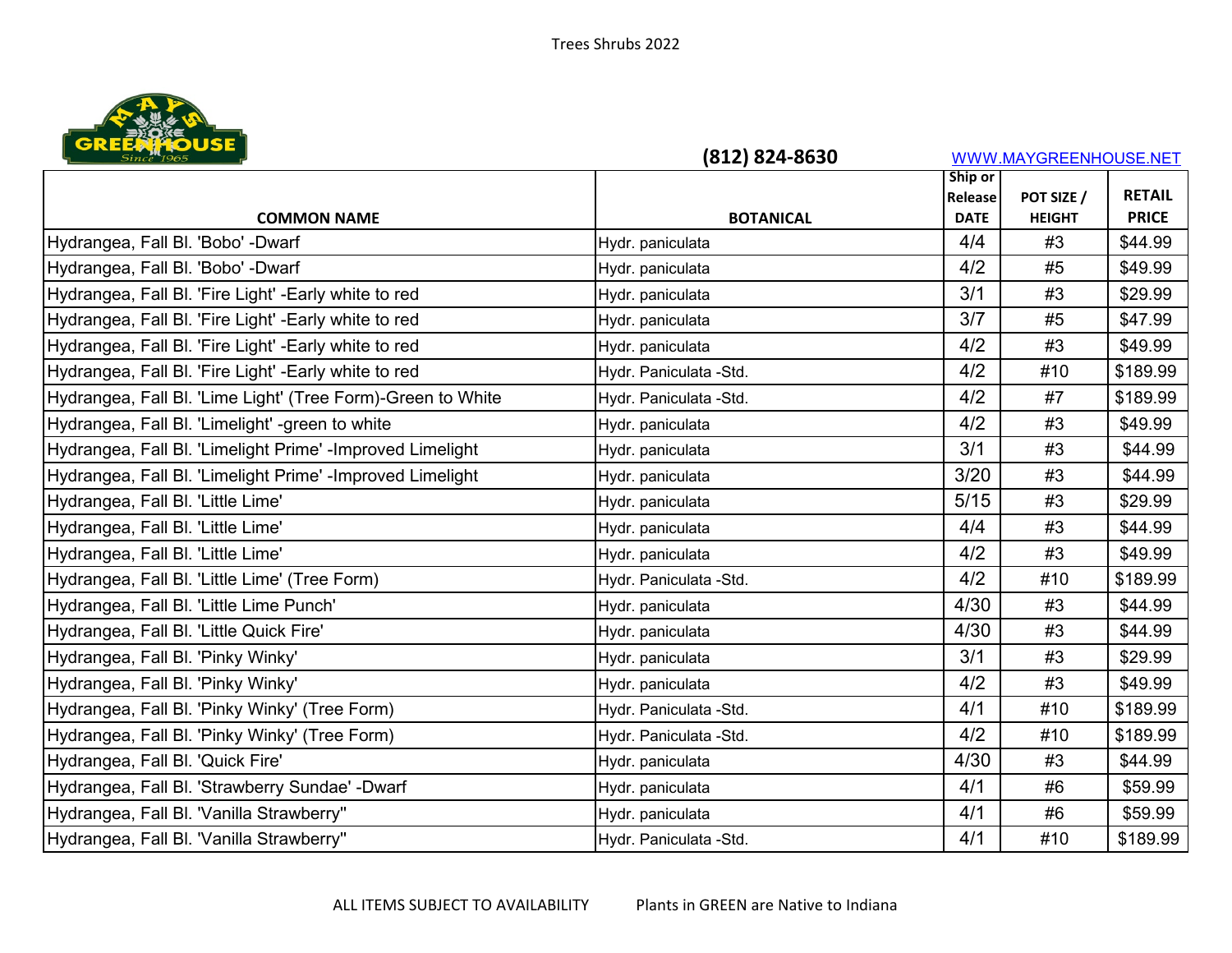

| <b>URE PART DUSE</b>                             | (812) 824-8630                   |                        | WWW.MAYGREENHOUSE.NET       |                               |
|--------------------------------------------------|----------------------------------|------------------------|-----------------------------|-------------------------------|
|                                                  |                                  | Ship or                |                             |                               |
| <b>COMMON NAME</b>                               | <b>BOTANICAL</b>                 | Release<br><b>DATE</b> | POT SIZE /<br><b>HEIGHT</b> | <b>RETAIL</b><br><b>PRICE</b> |
|                                                  |                                  | 4/2                    |                             |                               |
| Hydrangea, Fall Bl. 'Vanilla Strawberry''        | Hydr. Paniculata -Std.           |                        | #10                         | \$189.99                      |
| Hydrangea, 'Incrediball' (Large annabelle)       | Hydr. arborescens                | 3/1                    | #3                          | \$29.99                       |
| Hydrangea, 'Incrediball Blush' -large pink bloom | Hydr. arborescens                | 3/1                    | #3                          | \$31.99                       |
| Hydrangea, 'Invincibelle Lace' (Lacecap)         | Hydr. arborescens                | 3/1                    | #3 18-24"                   | \$29.99                       |
| Hydrangea, 'Invincibelle Wee White'              | Hydr. arborescens                | 3/1                    | #3 12-15"                   | \$31.99                       |
| Hydrangea, Mountain 'Tuff Stuff AH-HA'           | Hydrangea serrata                | 3/1                    | #3                          | \$32.99                       |
| Hydrangea, Mountain 'Tuff Stuff Red'             | Hydrangea serrata                | 4/2                    | #3                          | \$49.99                       |
| Hydrangea, Oakleaf 'Gatsby Gal' -Large white     | Hydrangea quercifolia            | 5/1                    | #3 15-18"                   | \$29.99                       |
| Hydrangea, Oakleaf 'Ruby Slippers'               | Hydrangea quercifolia            | 5/1                    | #2 12-15"                   | \$24.99                       |
| Hydrangea, 'Pinkerella' (Pink mophead)           | Hydr. arborescens                | 4/3                    | #5                          | \$54.99                       |
| Hydrangea, Smooth 'Annabelle' (white)            | Hydr. arborescens                | 4/3                    | #5                          | \$54.99                       |
| Hydrangea, Smooth or Wild (White Lacecap)        | Hydr. arborescens                | 3/1                    | #1                          | \$8.99                        |
| Hydrangea, Smooth -Silverleaf Hydrangea          | Hydr. Arborescens ssp. Radiata   | 4/4                    | #3 18-24"                   | \$49.99                       |
| Inkberry, 'Gem Box'                              | llex glabra                      | 4/30                   | #3 12-15"                   | \$44.99                       |
| Inkberry, 'Shamrock'                             | llex glabra                      | 4/3                    | #5 18-24"                   | \$59.99                       |
| Inkberry, 'Strong Box'                           | llex glabra                      | 4/1                    | #3 12-15"                   | \$37.99                       |
| Juniper, Mounding 'Blue Star'                    | Juniperus squamata               | 3/7                    | #2 10-12"                   | \$31.99                       |
| Juniper, Mounding 'Blue Star'                    | Juniperus squamata               | 3/1                    | #5 15-18"                   | \$42.99                       |
| Juniper, Mounding 'Blue Star'                    | Juniperus squamata               | 3/1                    | #3 12-15"                   | \$49.99                       |
| Juniper, Mounding 'Blue Star'                    | Juniperus squamata               | 4/30                   | #3 12-15"                   | \$49.99                       |
| Juniper, Mounding 'Blue Star' - Tree Form        | Juniperus squamata -Std          | 3/1                    | #6                          | \$126.99                      |
| Juniper, Mounding 'Blue Star' - Tree Form        | Juniperus squamata -Std          | 3/7                    | #6                          | \$126.99                      |
| Juniper, Mounding 'Blue Star' - Tree Form        | Juniperus squamata -Std          | 4/2                    | #6                          | \$126.99                      |
| Juniper, Spreading 'Andorra Compact'             | Juniperus horizontalis 'Plumosa' | 4/30                   | #3 15-18"                   | \$32.99                       |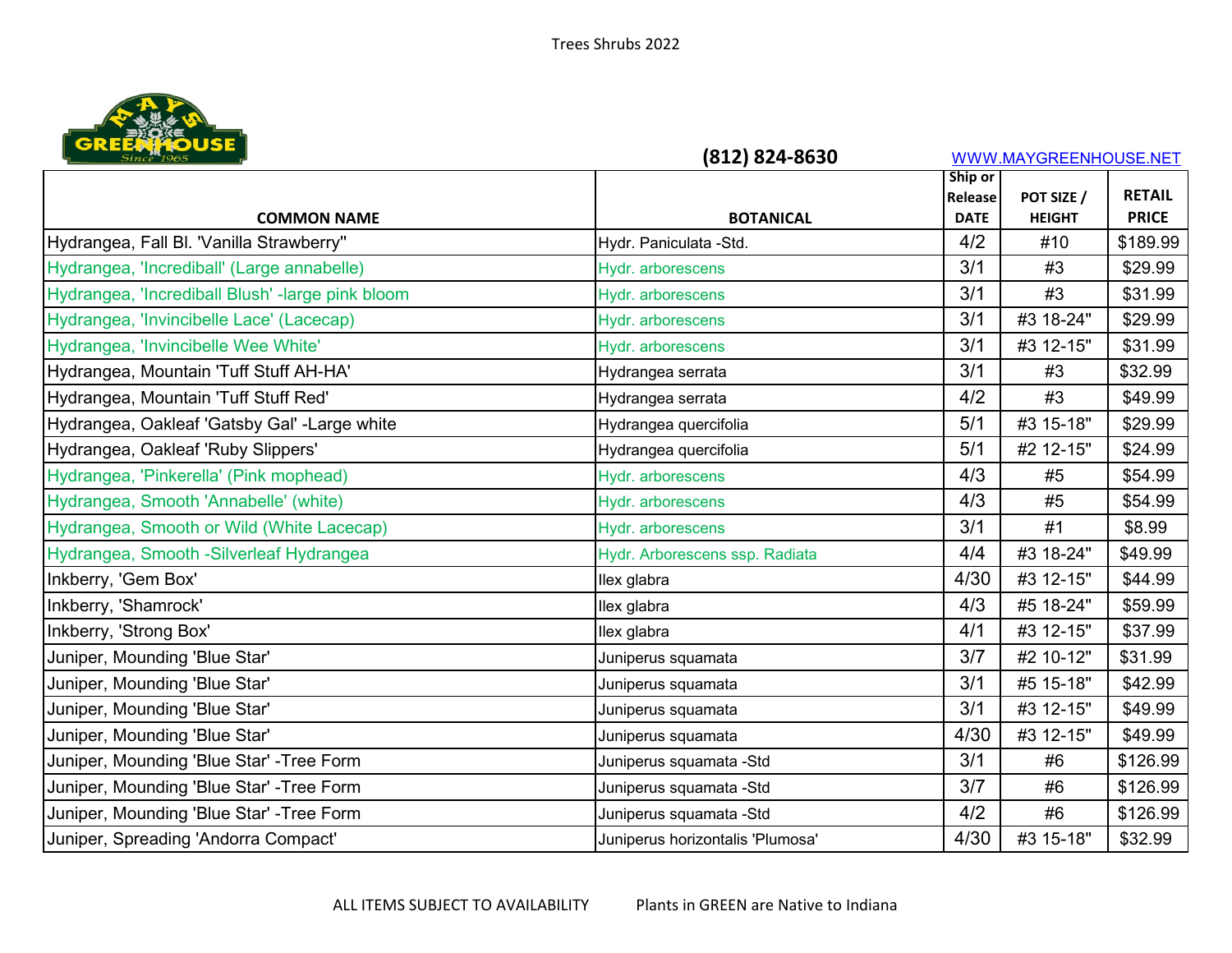

| <b>URERAN DUSE</b>                             | (812) 824-8630                     |             | WWW.MAYGREENHOUSE.NET |               |
|------------------------------------------------|------------------------------------|-------------|-----------------------|---------------|
|                                                |                                    | Ship or     |                       |               |
|                                                |                                    | Release     | POT SIZE /            | <b>RETAIL</b> |
| <b>COMMON NAME</b>                             | <b>BOTANICAL</b>                   | <b>DATE</b> | <b>HEIGHT</b>         | <b>PRICE</b>  |
| Juniper, Spreading 'Blue Carpet'               | Juniperus squamata                 | 3/1         | #3 15-18"             | \$46.99       |
| Juniper, Spreading Common 'Green Carpet'       | Juniperus communis                 | 4/30        | #3 15-18"             | \$32.99       |
| Juniper, Spreading 'Golden Carpet'             | Juniperus horizontalis             | 3/1         | #3 12-15"             | \$29.99       |
| Juniper, Spreading 'Grey Owl'                  | Juniperus virginiana (female)      | 4/4         | #3 12-15"             | \$38.99       |
| Juniper, Spreading 'Grey Owl'                  | Juniperus virginiana (female)      | 3/1         | #3 15-18"             | \$42.99       |
| Juniper, Spreading -Japanese Dwarf Garden Jun. | Juniperus procumbens 'Nana'        | 4/3         | #3 15-18"             | \$32.99       |
| Juniper, Spreading -Japanese Dwarf Garden Jun. | Juniperus procumbens 'Nana'        | 3/1         | #3 15-18"             | \$44.99       |
| Juniper, Spreading 'Parsonii'                  | Juniperus chinensis                | 4/3         | #3 12-18"             | \$32.99       |
| Juniper, Spreading Savin 'Buffalo'             | Juniperus sabina                   | 4/4         | #3 12-15"             | \$39.99       |
| Juniper, Spreading 'Saybrook Gold'             | Juniperus chinensis                | 4/30        | #3 12-18"             | \$32.99       |
| Juniper, Spreading Shore 'Blue Pacific'        | Juniperus conferta                 | 4/3         | #3 15-18"             | \$32.99       |
| Juniper, Upright 'Blue Point'                  | Juniperus chinensis                | 3/20        | #3 24-30"             | \$49.99       |
| Juniper, Upright 'Blue Point'                  | Juniperus chinensis                | 4/30        | #3 24-30"             | \$49.99       |
| Juniper, Upright 'Blue Point'                  | Juniperus chinensis                | 4/2         | #6 30-36"             | \$87.99       |
| Juniper, Upright 'Blue Point'                  | Juniperus chinensis                | 4/2         | #15 5-6'              | \$149.99      |
| Juniper, Upright common 'Pencil Point'         | Juniperus communis                 | 4/4         | #3 24-30"             | \$59.99       |
| Juniper, Upright 'Spartan' -Dark green upright | Juniperus chinensis                | 4/2         | #6 30-36"             | \$87.99       |
| <b>Kentucky Coffeetree</b>                     | <b>Gymnocladis dioicus</b>         | 3/1         | #1                    | \$8.99        |
| ead Plant or False Indigo - Violet bluespikes  | Amorpha canescens                  | 3/1         | #1 6-10"              | \$8.99        |
| Lilac, 'Baby Kim' (Dwarf)                      | Syringa patula                     | 3/20        | #3 15-18"             | \$52.99       |
| Lilac, Dwarf French 'Prairie Petite'           | Syringa vulgaris                   | 4/1         | #3 15-18"             | \$43.99       |
| Lilac, Dwarf Korean 'Palibin'                  | Syringa meyeri palibin             | 3/7         | #2 12-15"             | \$34.99       |
| Lilac, Dwarf Korean 'Palibin'                  | Syringa meyeri palibin             | 3/20        | #3 15-18"             | \$42.99       |
| Lilac, Dwarf Korean 'Palibin' -Pink tree form  | Syringa meyeri palibin - Tree Form | 4/2         | #104'                 | \$222.99      |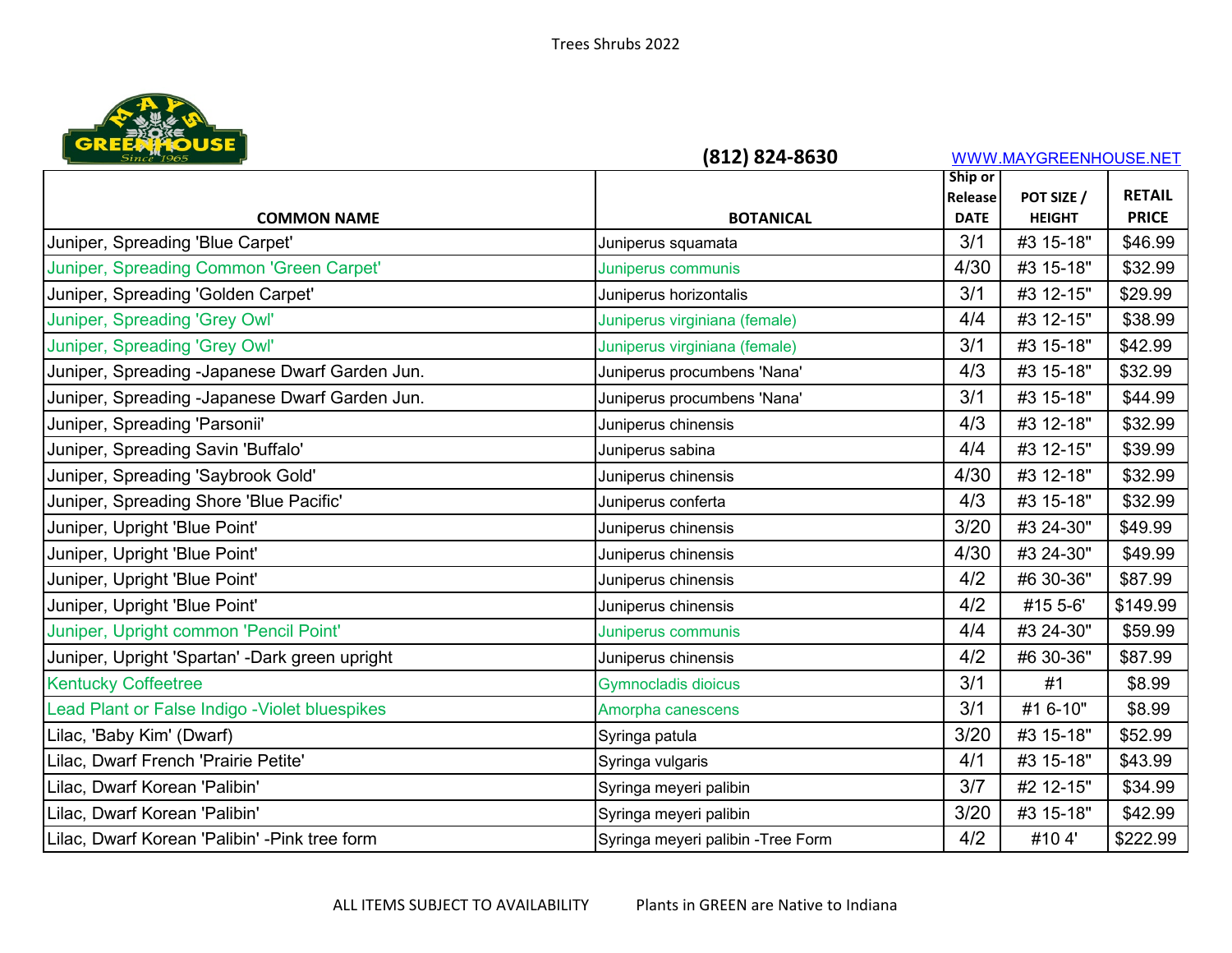

| <b>Since 1965</b>                                     | (812) 824-8630             |                        | WWW.MAYGREENHOUSE.NET       |                               |
|-------------------------------------------------------|----------------------------|------------------------|-----------------------------|-------------------------------|
|                                                       |                            | Ship or                |                             |                               |
| <b>COMMON NAME</b>                                    | <b>BOTANICAL</b>           | Release<br><b>DATE</b> | POT SIZE /<br><b>HEIGHT</b> | <b>RETAIL</b><br><b>PRICE</b> |
| Lilac, Dwarf Korean 'Palibin' -Pink tree form         | Syringa meyeri - Tree Form | 4/30                   | #10 5-6'                    | \$199.99                      |
| Lilac, Dwarf 'New Age Lavender' (French)              | Syringa vulgaris           | 5/8                    | #3 15-18"                   | \$48.99                       |
| Lilac, Dwarf 'Tiny Dancer' (French)                   | Syringa vulgaris           | 3/1                    | #3 15-18"                   | \$59.99                       |
| Lilac, French 'Common Purple'                         | Syringa vulgaris           | 3/1                    | #3 15-18"                   | \$39.99                       |
| Lilac, French 'Common Purple'                         | Syringa vulgaris           | 3/7                    | #6 18-24"                   | \$49.99                       |
| Lilac, French 'Common White'                          | Syringa vulgaris 'alba'    | 3/1                    | #3 15-18"                   | \$39.99                       |
| Lilac, French 'Ludwig Spaeth' Fragrant dark purple    | Syringa vulgaris           | 4/2                    | #10 30-36"                  | \$99.99                       |
| Lilac, French 'Madame Lemoine' -Double white          | Syringa vulgaris           | 4/2                    | #10 30-36"                  | \$99.99                       |
| Lilac, 'Miss Kim' (Dwarf)                             | Syringa patula             | 4/30                   | #5 15-18"                   | \$39.99                       |
| Lilac, Reblooming 'Bloomerang Dark Purple'            | Syringa x                  | 3/30                   | #3 15-18"                   | \$52.99                       |
| Lilac, Reblooming 'Bloomerang Dark Purple' -Tree Form | Syringa x - Tree Form      | 4/2                    | #10 24-30"                  | \$222.99                      |
| Lilac, Reblooming 'Bloomerang Dwarf Purple'           | Syringa x                  | 4/1                    | #3 15-18"                   | \$48.99                       |
| Lilac, Reblooming 'Bloomerang Dwarf Purple'           | Syringa x                  | 4/30                   | #3 15-18"                   | \$48.99                       |
| Lilac, Reblooming 'Bloomerang Purple'                 | Syringa x                  | 3/1                    | #3 15-18"                   | \$52.99                       |
| Lilac, Reblooming 'Bloomerang Purple'                 | Syringa x                  | 3/20                   | #3 15-18"                   | \$52.99                       |
| Lilac, Reblooming 'Scent and Sensibility' -Pink       | Syringa x 'SMSXPM'         | 3/7                    | #5 15-18"                   | \$47.99                       |
| Lilac, 'Scenatara Double Blue' -fragrant              | Syringa x                  | 4/30                   | #3 15-18"                   | \$44.99                       |
| Lilac, 'Scenatara Double Blue' -fragrant              | Syringa x                  | 5/8                    | #3 15-18"                   | \$44.99                       |
| Lilac, Weeping 'Juliana Hers'                         | Syringa patula pubescens   | 4/4                    | #5 6-7'                     | \$174.99                      |
| Lily-of-the-Valley Tree, Sourwood                     | Oxydendron arboreum        | 3/1                    | #5 4-5'                     | \$99.99                       |
| Magnolia 'Sunsation' Yellow-Single Stem               | Magnolia x                 | 3/20                   | #5 4-5'                     | \$134.99                      |
| Magnolia, 'Anne' -Purple red -clump                   | Magnolia x liliflora       | 3/20                   | #7 3'                       | \$115.99                      |
| Magnolia, 'Daybreak' (late rose pink)-Single Stem     | Magnolia x                 | 3/1                    | #5 6-7'                     | \$157.99                      |
| Magnolia, Dwarf 'Genie' - Single Stem                 | Magnolia x                 | 3/20                   | #5 4-5'                     | \$134.99                      |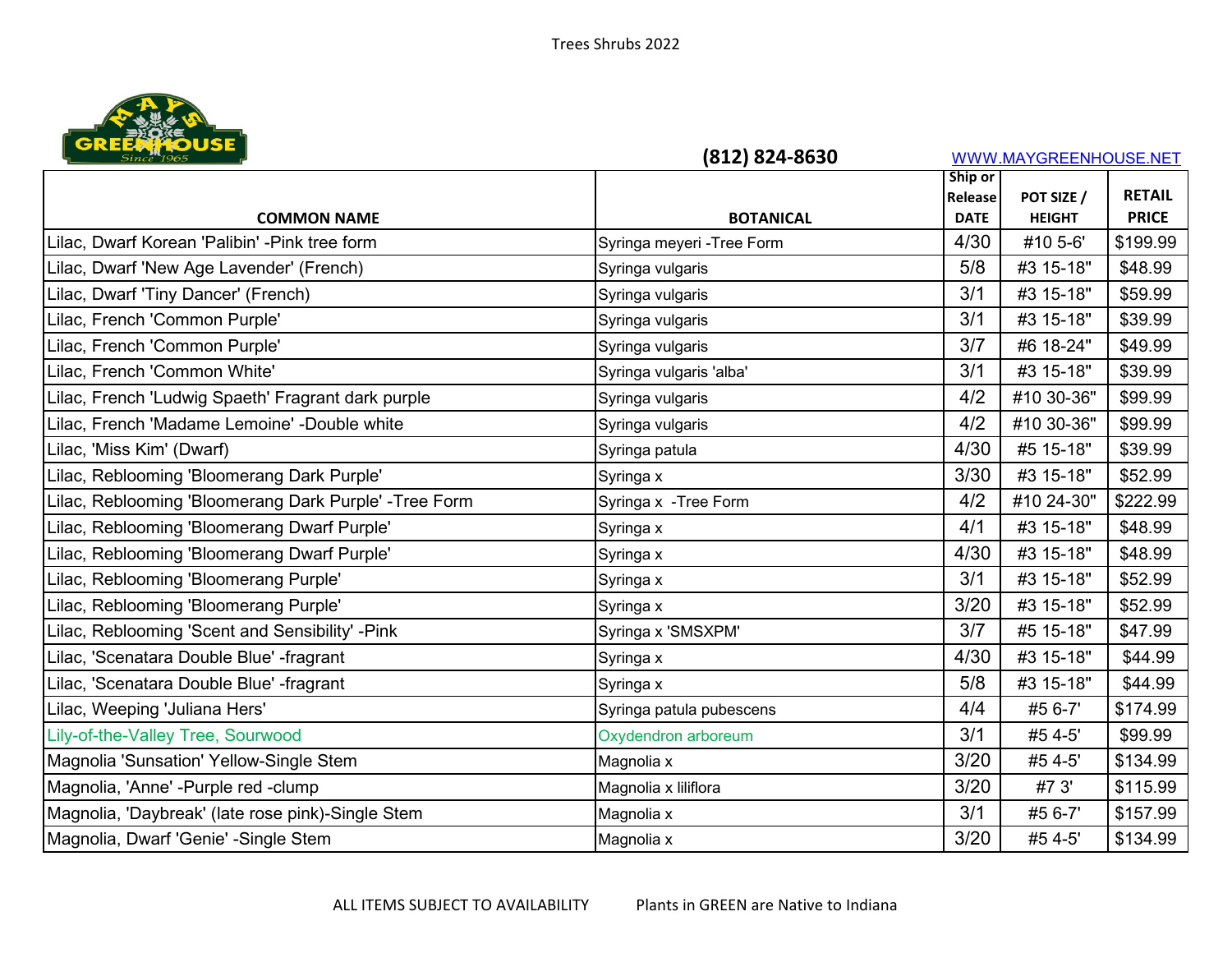

| <b>URE PART DUSE</b>                                  | (812) 824-8630                     |             | WWW.MAYGREENHOUSE.NET |               |
|-------------------------------------------------------|------------------------------------|-------------|-----------------------|---------------|
|                                                       |                                    | Ship or     |                       |               |
|                                                       |                                    | Release     | POT SIZE /            | <b>RETAIL</b> |
| <b>COMMON NAME</b>                                    | <b>BOTANICAL</b>                   | <b>DATE</b> | <b>HEIGHT</b>         | <b>PRICE</b>  |
| Magnolia, Oyama - white w/crimson stamens             | Magnolia sieboldii                 | 3/1         | #5 6-7'               | \$119.99      |
| Magnolia, 'Royal Star' - Clump                        | Magnolia stellata                  | 3/20        | #7 36"                | \$119.99      |
| Magnolia, Saucer 'Galaxy' -Single Stem                | Magnolia x                         | 3/20        | #5 4-5'               | \$134.99      |
| Magnolia, Southern 'Brackens Brown Beauty' -clump     | Magnolia grandiflora               | 4/2         | #7 clump              | \$146.99      |
| Magnolia, Sweetbay 'Glauca' -Semi-double              | Magnolia virginiana var. australis | 3/20        | #7 3-4'               | \$115.99      |
| Mahonia, Creeping (yellow flowers/purple fruit)       | Mahonia repens                     | 3/1         | #1 8-10"              | \$9.99        |
| Maple, 'Crimson Sunset' -improved 'Crsn. King'        | Acer x truncatum                   | 4/2         | #7 5-6'               | \$118.99      |
| Maple, Fullmoon 'Aconitifolium'                       | Acer japonicum                     | 3/20        | #7 3-4'               | \$199.99      |
| Maple, Golden Full Moon 'Aureum'                      | Acer shirasawanum                  | 3/7         | #10 7-8'              | \$199.99      |
| Maple, Jap x Vine 'Redwing'                           | Acer palmatum x circ               | 3/1         | #6 3-4'               | \$112.99      |
| Maple, Jap. Green Laceleaf 'Seiryu' - Upright         | Acer palmatum 'Green Dragon'       | 3/1         | #15 5-6'              | \$222.99      |
| Maple, Jap. Lion's Head 'Shishigashira' -green leaf   | Acer palmatum var. ribesifolium    | 3/1         | #6 std.               | \$139.99      |
| Maple, Jap. 'Mikawa yatsubusa' - Very dwarf upright   | Acer palmatum                      | 4/2         | #6 2-3'               | \$134.99      |
| Maple, Jap. 'Orange Flame' (orange laceleaf)          | Acer palmatum dissectum            | 4/2         | #6 3-4'               | \$124.99      |
| Maple, Jap. Orange 'Katsura' -orange spring flush     | Acer palmatum                      | 3/1         | #10 6-7'              | \$149.99      |
| Maple, Jap. Red 'Bloodgood' upright-std               | Acer palmatum atropurpureum        | 3/1         | #3 2-3'               | \$81.99       |
| Maple, Jap. Red 'Bloodgood' upright-std               | Acer palmatum atropurpureum        | 4/2         | #3 2-3'               | \$81.99       |
| Maple, Jap. Red 'Bloodgood' upright-std               | Acer palmatum atropurpureum        | 4/1         | #6 3-4'               | \$134.99      |
| Maple, Jap. Red 'Bloodgood' upright-std               | Acer palmatum atropurpureum        | 4/2         | #6 3-4'               | \$134.99      |
| Maple, Jap. Red 'Bloodgood' upright-std               | Acer palmatum atropurpureum        | 4/2         | #15 5-6'              | \$237.99      |
| Maple, Jap. Red 'Emeror One'-std                      | Acer palmatum atropurpureum        | 3/1         | #6 4-5'               | \$139.99      |
| Maple, Jap. Red 'Emeror One'-std                      | Acer palmatum atropurpureum        | 4/2         | #15 5-6'              | \$237.99      |
| Maple, Jap. Red 'Hubb's Red Willow" -upright standard | Acer palmatum atropurpureum        | 3/1         | #5 4-5'               | \$149.99      |
| Maple, Jap. Red Laceleaf 'Crimson Prince'             | Acer palmatum atro.                | 3/1         | #5 30-36"             | \$142.99      |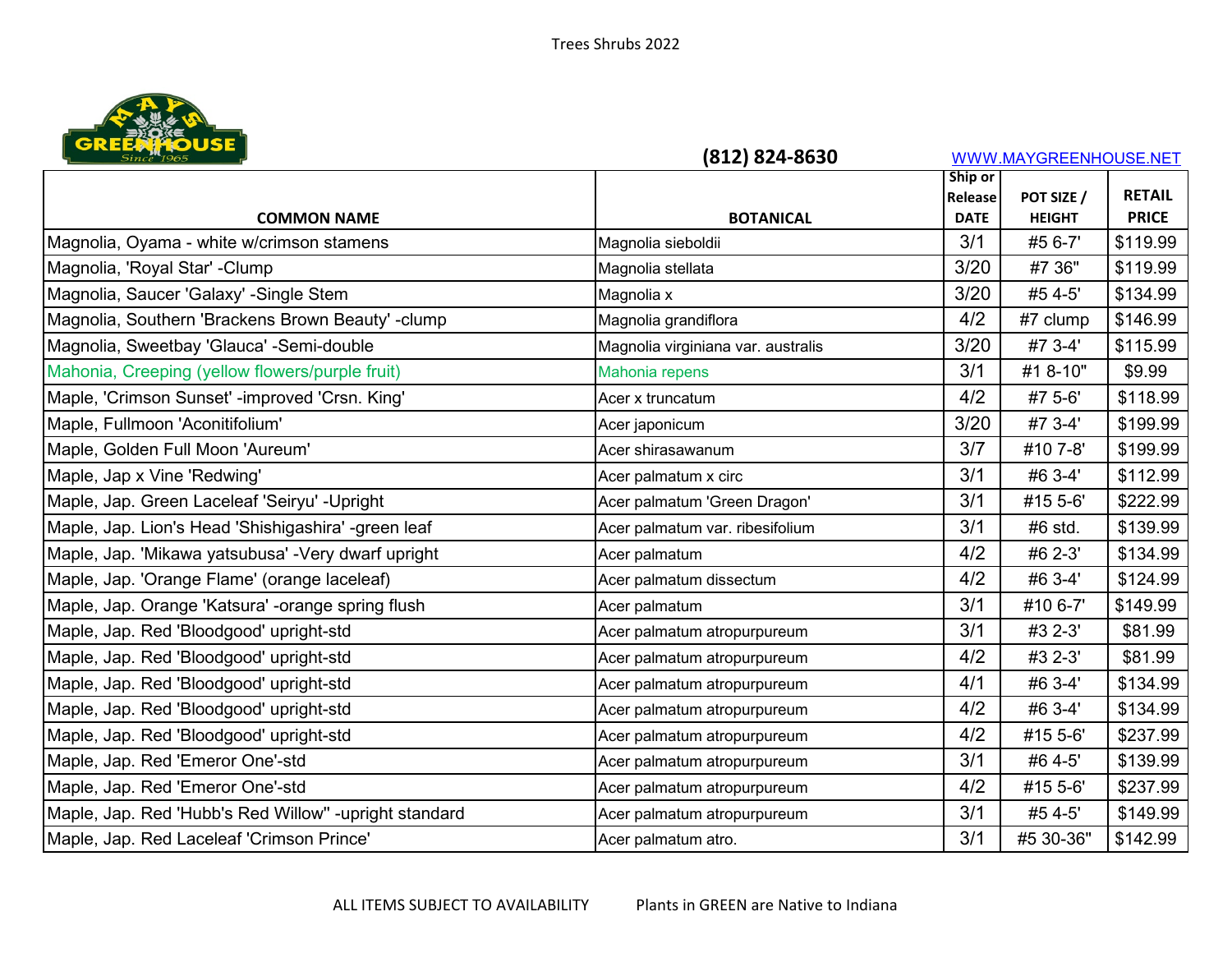

| Since 1965                                        | (812) 824-8630              |             |               | WWW.MAYGREENHOUSE.NET |  |  |
|---------------------------------------------------|-----------------------------|-------------|---------------|-----------------------|--|--|
|                                                   |                             | Ship or     |               |                       |  |  |
|                                                   |                             | Release     | POT SIZE /    | <b>RETAIL</b>         |  |  |
| <b>COMMON NAME</b>                                | <b>BOTANICAL</b>            | <b>DATE</b> | <b>HEIGHT</b> | <b>PRICE</b>          |  |  |
| Maple, Jap. Red Laceleaf 'Crimson Prince'         | Acer palmatum dissectum     | 3/1         | #10 3-4'      | \$349.99              |  |  |
| Maple, Jap. Red Laceleaf 'Crimson Queen'          | Acer palmatum dissectum     | 4/2         | #3 15-18"     | \$93.99               |  |  |
| Maple, Jap. Red Laceleaf 'Crimson Queen'          | Acer palmatum dissectum     | 4/2         | #6 18-24"     | \$145.99              |  |  |
| Maple, Jap. Red Laceleaf 'Crimson Queen'          | Acer palmatum dissectum     | 3/1         | #10 30-36"    | \$211.99              |  |  |
| Maple, Jap. Red Laceleaf 'Crimson Queen'          | Acer palmatum dissectum     | 3/7         | #15 36-48"    | \$219.99              |  |  |
| Maple, Jap. Red Laceleaf 'Garnet' -orange-red     | Acer palmatum dissectum     | 3/20        | #3 15-18"     | \$99.99               |  |  |
| Maple, Jap. Red Laceleaf 'Garnet' -orange-red     | Acer palmatum dissectum     | 3/20        | #6 24-30"     | \$199.99              |  |  |
| Maple, Jap. Red Laceleaf 'Inaba Shidare'          | Acer palmatum dissectum     | 3/1         | #4 18-24"     | \$42.99               |  |  |
| Maple, Jap. Red Laceleaf 'Inaba Shidare'          | Acer palmatum dissectum     | 3/1         | #3 18-24"     | \$87.99               |  |  |
| Maple, Jap. Red Laceleaf 'Orangeola'              | Acer palmatum dissectum     | 4/2         | #10 24-30"    | \$239.99              |  |  |
| Maple, Jap. Red Laceleaf 'Red Dragon'             | Acer palmatum dissectum     | 3/1         | #3 12"        | \$87.99               |  |  |
| Maple, Jap. Red Laceleaf 'Red Dragon'             | Acer palmatum dissectum     | 4/2         | #6 18-24"     | \$159.99              |  |  |
| Maple, Jap. Red Laceleaf 'Tamukeyama'             | Acer palmatum dissectum     | 3/1         | #3 15-18      | \$87.99               |  |  |
| Maple, Jap. Red Laceleaf 'Tamukeyama'             | Acer palmatum dissectum     | 4/2         | #3 15-18      | \$87.99               |  |  |
| Maple, Jap. Red Laceleaf 'Tamukeyama'             | Acer palmatum dissectum     | 4/1         | #6 15-18"     | \$136.99              |  |  |
| Maple, Jap. Red Laceleaf 'Tamukeyama'             | Acer palmatum dissectum     | 4/2         | #6 15-18"     | \$136.99              |  |  |
| Maple, Jap. Red Laceleaf 'Tamukeyama'             | Acer palmatum dissectum     | 3/1         | #5 18-24"     | \$142.99              |  |  |
| Maple, Jap. Red Laceleaf 'Tamukeyama'             | Acer palmatum dissectum     | 3/1         | #7 24-30"     | \$172.99              |  |  |
| Maple, Jap. Red Laceleaf 'Tamukeyama'             | Acer palmatum dissectum     | 4/1         | #10 24-30"    | \$239.99              |  |  |
| Maple, Jap. Red Laceleaf 'Tamukeyama'             | Acer palmatum dissectum     | 4/2         | #10 30-36"    | \$269.99              |  |  |
| Maple, Jap. Red 'Shaina' - Very dwarf red upright | Acer palmatum atropurpureum | 4/2         | #6 std.       | \$134.99              |  |  |
| Maple, Jap. Red 'Trompenburg' -red leaves, curled | Acer palmatum atropurpureum | 3/1         | #6 4-5'       | \$112.99              |  |  |
| Maple, Jap. 'Twombly's Red Sentienl' - Columnar   | Acer palmatum atropurpureum | 3/20        | #3 18-24"     | \$99.99               |  |  |
| Maple, Japanese Red                               | Acer palmatum atropurpureum | 3/20        | #2 30-36"     | \$40.99               |  |  |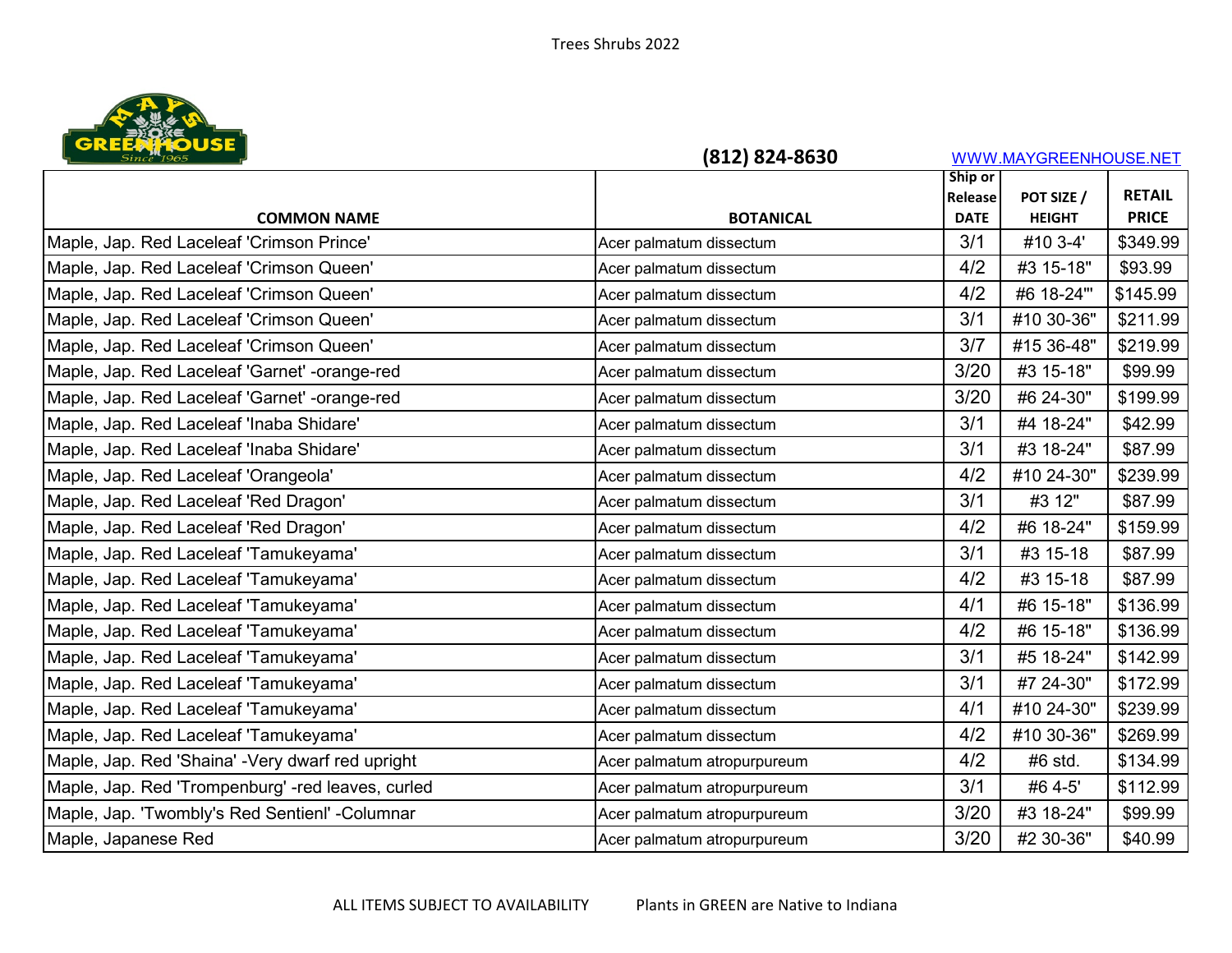

| <b>URE BENEVISE</b>                                     | (812) 824-8630                 |                        | WWW.MAYGREENHOUSE.NET       |               |
|---------------------------------------------------------|--------------------------------|------------------------|-----------------------------|---------------|
|                                                         |                                | Ship or                |                             | <b>RETAIL</b> |
| <b>COMMON NAME</b>                                      | <b>BOTANICAL</b>               | Release<br><b>DATE</b> | POT SIZE /<br><b>HEIGHT</b> | <b>PRICE</b>  |
| Maple, Paperbark 'Girard's Hybrid Paperbark'            | Acer griseum x maximowiczianum | 3/1                    | #10 6-7'                    | \$149.99      |
| Maple, Red 'Autumn Blaze'                               | Acer rubrum 'Jeffersred'       | 3/7                    | #15 7-8'                    | \$174.99      |
| Maple, Red 'Redpointe' - Rapid growth, refined habit    | Acer rubrum 'Frank Jr.'        | 4/2                    | #7 5-6'                     | \$118.99      |
| Maple, White Striped 'White Tigress' (Snakebark Maple)  | Acer x tegmentosum             | 3/1                    | #5 4-5'                     | \$69.99       |
| Mimosa, Pink                                            | Albizia julibrissin            | 3/1                    | #4 2-3'                     | \$23.99       |
| New Jersey Tea - Wild Snowball - Redroot                | Ceanothus americana            | 3/1                    | #1 10-12"                   | \$8.99        |
| New Jersey Tea - Wild Snowball - Redroot                | Ceanothus americana            | 4/4                    | #3 15-18"                   | \$46.99       |
| Ninebark, Dwarf Eastern 'Tiny Wine'                     | Physocarpus opulifolius        | 3/1                    | #3 15-18"                   | \$43.99       |
| Ninebark, Eastern 'Amber Jubilee'-Tree Form             | Physocarpus opulifolius -std.  | 3/7                    | #15 4-5'                    | \$145.99      |
| Ninebark, Eastern 'Ginger Wine'                         | Physocarpus opulifolius        | 3/1                    | #3 15-18"                   | \$44.99       |
| Ninebark, Eastern 'Ginger Wine'                         | Physocarpus opulifolius        | 3/20                   | #3 15-18"                   | \$44.99       |
| Ninebark, Eastern 'Summer Wine'                         | Physocarpus opulifolius        | 3/1                    | #3 18-24"                   | \$42.99       |
| Ninebark, Eastern 'Summer Wine Black'                   | Physocarpus opulifolius        | 3/7                    | #5 15-18"                   | \$44.99       |
| Ninebark, Eastern 'Summer Wine Black'                   | Physocarpus opulifolius        | 3/20                   | #3 15-18"                   | \$44.99       |
| Northern Bush Honeysuckle 'Ru-Bee Wren' -Red new growth | Diervilla lonicera             | 3/1                    | #3 18-24"                   | \$42.99       |
| Oak, Scarlet                                            | Quercus coccinea               | 3/1                    | #3 3-4'                     | \$27.99       |
| Parrotia 'Persian Spire' - Columnar (Persian Ironwood)  | Parrotia persica               | 3/1                    | #7 4-5'                     | \$139.99      |
| Pine, Cow's Tail 'Duke Gardens'                         | Cephalotaxus harringtonia      | 4/3                    | #3 15-18"                   | \$43.99       |
| Pine, Dwarf White 'Blue Shag'                           | Pinus strobus                  | 3/7                    | #3 12-15"                   | \$73.99       |
| Pine, Dwarf White 'Mini Twist'                          | Pinus strobus                  | 3/7                    | #3 15-18"                   | \$82.99       |
| Pine, Mugho 'Pumilio'                                   | Pinus mugo                     | 3/1                    | #3 15-18"                   | \$47.99       |
| Pine, Mugho 'Pumilio'                                   | Pinus mugo                     | 3/20                   | #5 15-18"                   | \$47.99       |
| Pine, Mugo 'Slowmound'                                  | Pinus mugo                     | 4/1                    | #3 15-18"                   | \$47.99       |
| Pine, White                                             | Pinus strobus                  | 4/30                   | #74'                        | \$142.99      |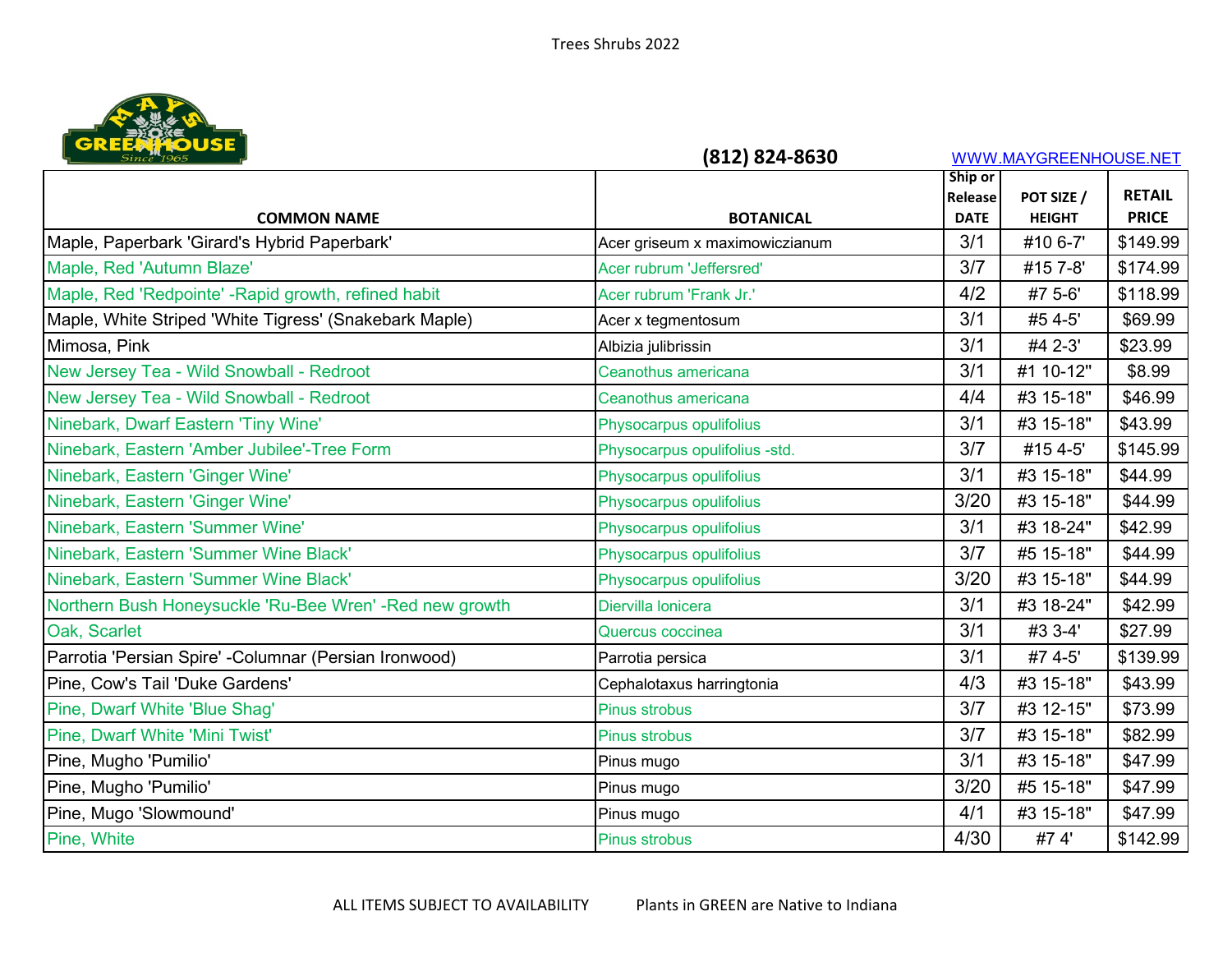

| <b>URE PART DUSE</b>                           | (812) 824-8630            |                    | WWW.MAYGREENHOUSE.NET |                               |
|------------------------------------------------|---------------------------|--------------------|-----------------------|-------------------------------|
|                                                |                           | Ship or            |                       |                               |
|                                                | <b>BOTANICAL</b>          | Release            | POT SIZE /            | <b>RETAIL</b><br><b>PRICE</b> |
| <b>COMMON NAME</b>                             |                           | <b>DATE</b><br>3/1 | <b>HEIGHT</b>         |                               |
| Pine, White 'Horsford Dwarf' - Standard        | Pinus strobus -tree form  |                    | #10 18-22"            | \$139.99                      |
| Plum, American Red                             | Prunus americana          | 4/4                | #3 12-15"             | \$59.99                       |
| Potentilla 'Happy Face Pink Paradise'          | Potentilla fruticosa      | 4/30               | #3 15-18"             | \$44.99                       |
| Potentilla 'Happy Face Yellow'                 | Potentilla fruticosa      | 3/1                | #1 8-10"              | \$15.99                       |
| Potentilla 'Happy Face Yellow'                 | Potentilla fruticosa      | 4/30               | #3 15-18"             | \$44.99                       |
| Potentilla 'Mango Tango'                       | Potentilla fruticosa      | 4/1                | #3 15-18"             | \$29.99                       |
| Potentilla, 'Goldfinger' -Cinquefoil           | Potentilla fruticosa      | 3/7                | #2 12-15"             | \$24.99                       |
| Potentilla, 'Goldfinger' -Cinquefoil           | Potentilla fruticosa      | 4/1                | #3 15-18"             | \$32.99                       |
| Potentilla, 'Goldfinger' -Cinquefoil           | Potentilla fruticosa      | 4/4                | #3 12-15"             | \$32.99                       |
| Pussywillow, American (silvery yellow)         | Salix discolor            | 4/4                | #3 18-24"             | \$44.99                       |
| Raspberry, Dw. Thornless 'Raspberry Shortcake' | Rubus x                   | 3/1                | #2 12-15"             | \$32.99                       |
| Raspberry, Dw. Thornless 'Raspberry Shortcake' | Rubus x                   | 3/20               | #2 12-15"             | \$32.99                       |
| Redbud, Eastern                                | Cercis canadensis         | 3/1                | #1 12-15"             | \$8.99                        |
| Redbud, Eastern 'Forest Pansy' -purple leaves  | Cercis canadensis         | 4/2                | #7 5-6'               | \$129.99                      |
| Redbud, Eastern 'Royal White'                  | Cercis canadensis         | 4/4                | #5 7-8'               | \$159.99                      |
| Redbud, Eastern -single stem                   | Cercis canadensis         | 4/4                | #5 4-5'               | \$99.99                       |
| Redbud, Eastern -single stem                   | Cercis canadensis         | 4/2                | #7 5-6'               | \$119.99                      |
| Redbud, Hybrid 'Merlot' - Purple leaved        | Cercis x                  | 4/2                | #7 4-5'               | \$132.99                      |
| Redbud, Variegated 'Carolina Sweetheart'       | Cercis canadensis         | 4/2                | #7 4-5'               | \$132.99                      |
| Redbud, Weeping 'Golden Falls' -gold leaves    | Cercis canadensis         | 4/2                | #15 6-7'              | \$225.99                      |
| Redbud, Weeping 'Lavender Twist'               | Cercis canadensis 'Covey' | 3/1                | #7 4-5'               | \$132.99                      |
| Redbud, Weeping 'Lavender Twist'               | Cercis canadensis 'Covey' | 4/2                | #7 4-5'               | \$132.99                      |
| Redbud, Weeping Redleaf 'Ruby Falls'           | Cercis canadensis         | 4/2                | #7 6-7'               | \$132.99                      |
| Redbud, Weeping Redleaf 'Ruby Falls'           | Cercis canadensis         | 4/4                | #10 6-7'              | \$199.99                      |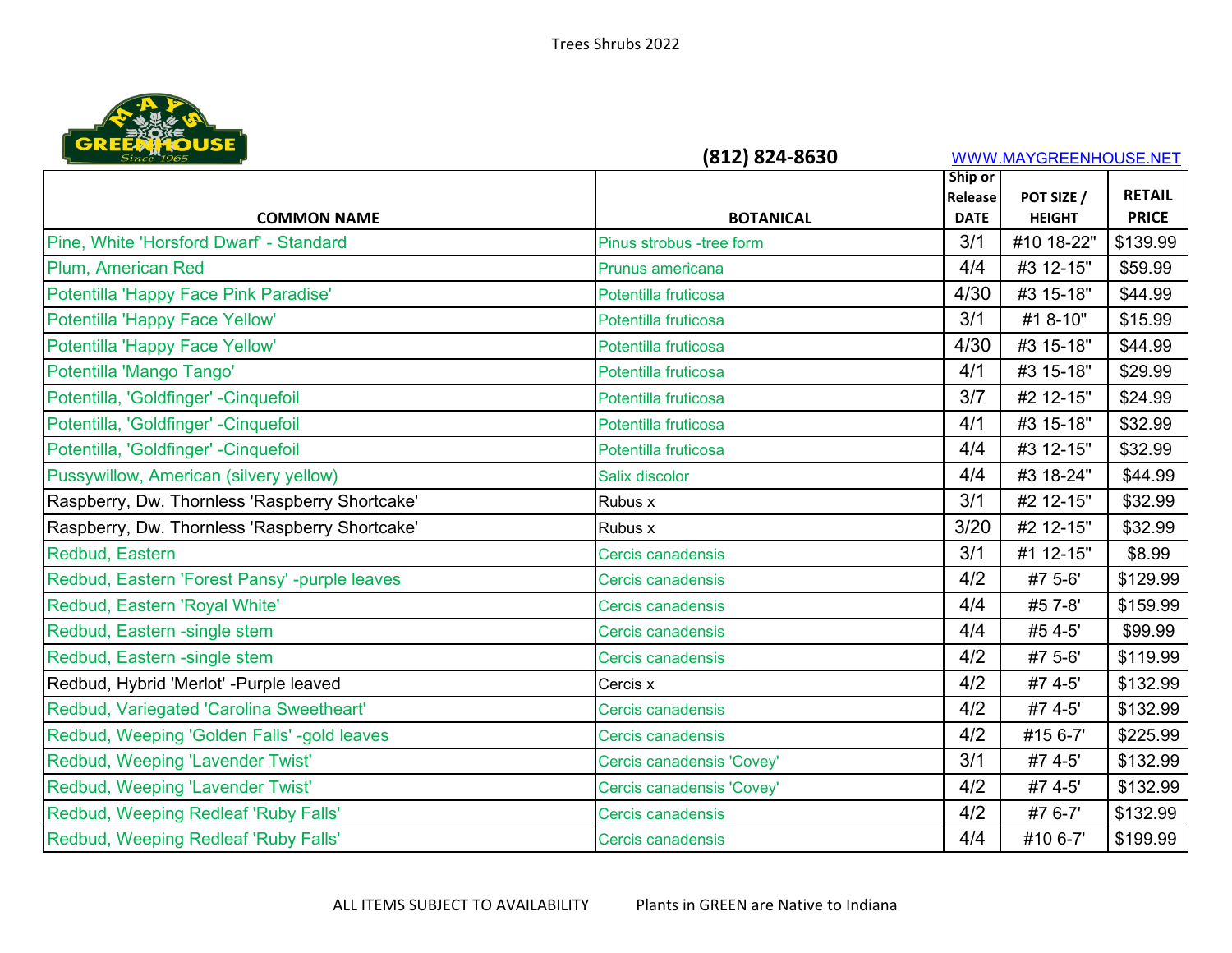

| <b>URE PART DUSE</b>                                                | (812) 824-8630                |                        | WWW.MAYGREENHOUSE.NET       |                               |
|---------------------------------------------------------------------|-------------------------------|------------------------|-----------------------------|-------------------------------|
|                                                                     |                               | Ship or                |                             |                               |
| <b>COMMON NAME</b>                                                  | <b>BOTANICAL</b>              | Release<br><b>DATE</b> | POT SIZE /<br><b>HEIGHT</b> | <b>RETAIL</b><br><b>PRICE</b> |
| Redbud, Weeping 'Vanilla Twist' -white flowered                     | Cercis canadensis             | 4/2                    | #7 6-7'                     | \$132.99                      |
|                                                                     |                               | 3/20                   |                             |                               |
| Rhododendron 'Roseum Elegans' (Rose-lilac)                          | Rhododendron catawbiense x    |                        | #3 15-18"                   | \$46.99                       |
| Rhododendron, 'Blue Baron' -Sky blue                                | Rhododendron x 'P.J.M.'       | 4/1                    | #1                          | \$14.99                       |
| Rhododendron, 'Boursault'-lilac pink -Inkarho rootstock             | Rhododendron catawbiense x    | 4/1                    | #3 15-18"                   | \$37.99                       |
| Rhododendron, 'Boursault'-lilac pink -Inkarho rootstock             | Rhododendron catawbiense x    | 3/1                    | #3 15-18"                   | \$46.99                       |
| Rhododendron, 'Chionoides' - White                                  | Rhododendron catawbiense x    | 4/1                    | #3 15-18"                   | \$37.99                       |
| Rhododendron, 'Chionoides' - White                                  | Rhododendron catawbiense x    | 3/1                    | #3 15-18"                   | \$46.99                       |
| Rhododendron, 'Cunningham's White'                                  | Rhododendron catawbiense x    | 4/1                    | #6 18-24"                   | \$62.99                       |
| Rhododendron, 'Dark Lord' -deep red                                 | Rhododendron catawbiense x    | 3/20                   | #3 15-18"                   | \$46.99                       |
| Rhododendron, 'Lee's Dark Purple' -Midseason                        | Rhododendron catawbiense x    | 3/20                   | #3 15-18"                   | \$46.99                       |
| Rhododendron, 'Nova Zembla' (Red) -Midseason                        | Rhododendron catawbiense x    | 4/1                    | #3 15-18"                   | \$37.99                       |
| Rhododendron, 'Nova Zembla' (Red) -Midseason                        | Rhododendron catawbiense x    | 3/1                    | #3 15-18"                   | \$46.99                       |
| Rhododendron, 'Nova Zembla' (Red) -Midseason                        | Rhododendron catawbiense x    | 4/1                    | #6 18-24"                   | \$62.99                       |
| Rhododendron, 'Polamacht' (Smoky-purple) -Lateseason                | Rhododendron catawbiense x    | 4/1                    | #6 18-24"                   | \$62.99                       |
| Rhododendron, 'Purple Gem' - compact deep purple                    | Rhododendron x 'P.J.M.'       | 4/1                    | #1                          | \$14.99                       |
| Rhododendron, 'Purpureum Elegans'(Lavender Purple) -Mid/late season | Rhododendron catawbiense x    | 4/1                    | #6 18-24"                   | \$62.99                       |
| Rhododendron, 'Yaku Prince' - light Pink                            | Rhododendron yakushimanum     | 4/1                    | #1                          | \$14.99                       |
| Rose 'Red Sunblaze'                                                 | Rosa                          | 3/1                    | #3 15-18"                   | \$35.99                       |
| Rose Tree, Weeping 'Pink Drift'                                     | Rosa-Tree Form                | 4/2                    | #10 36"                     | \$149.99                      |
| Rose Tree, Weeping 'Red Drift'                                      | Rosa-Tree Form                | 4/2                    | #10 36"                     | \$149.99                      |
| Rose, Climbing Prairie (single pink)                                | Rosa setigera                 | 4/4                    | #3 15-18"                   | \$35.99                       |
| Rose, Swamp (single pink)                                           | Rosa palustris                | 4/4                    | #3 15-18"                   | \$35.99                       |
| Rose-of-Sharon Tree, 'Blue Satin' -Almost Seedless                  | Hibiscus syriacus - Tree Form | 4/2                    | #6 std                      | \$121.99                      |
| Rose-of-Sharon Tree, 'Blush Satin' -Almost Seedless                 | Hibiscus syriacus - Tree Form | 4/2                    | #6 std                      | \$108.99                      |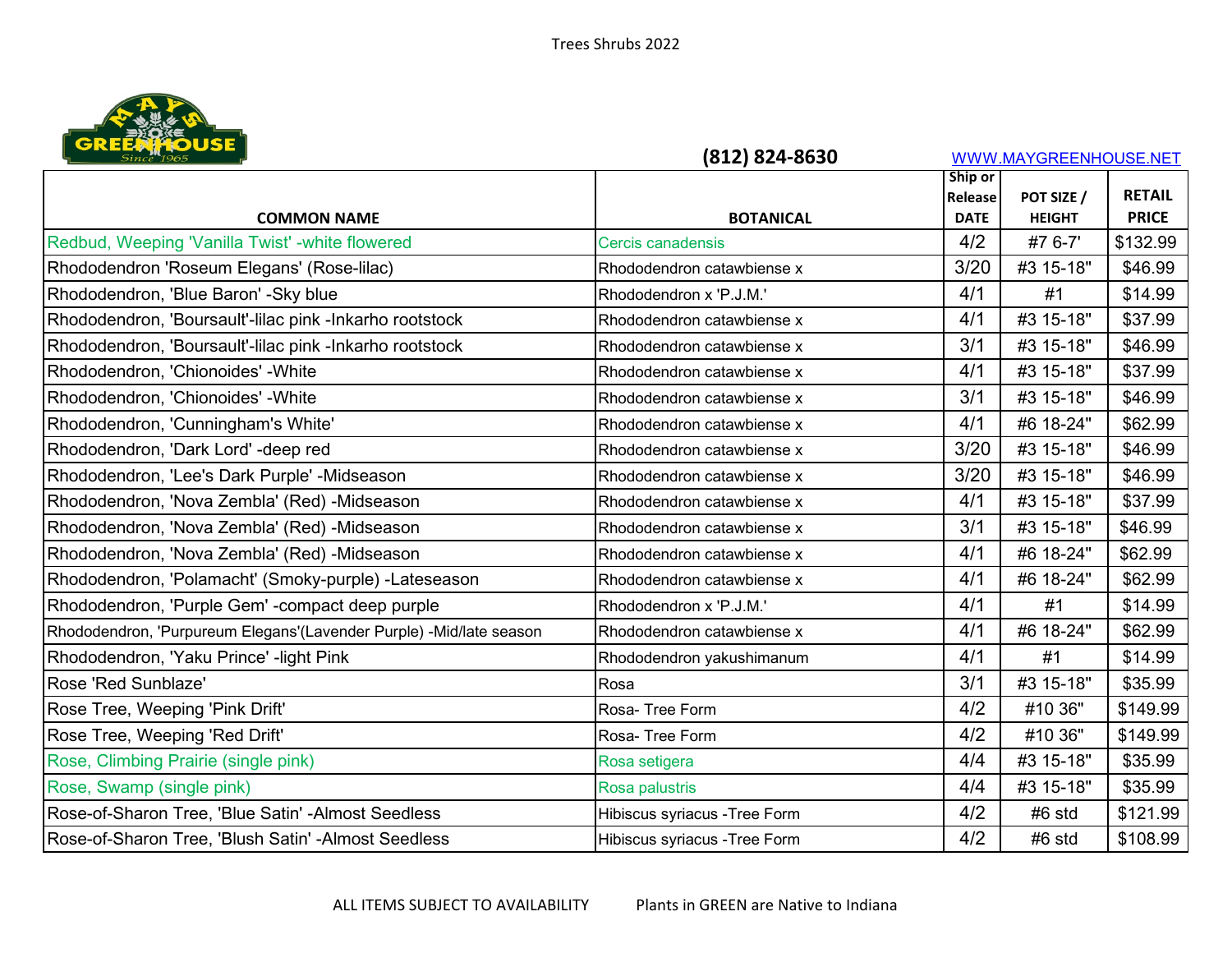

| <b>URE PART DUSE</b>                                          | (812) 824-8630                |                    | WWW.MAYGREENHOUSE.NET       |                               |
|---------------------------------------------------------------|-------------------------------|--------------------|-----------------------------|-------------------------------|
|                                                               |                               | Ship or            |                             |                               |
|                                                               | <b>BOTANICAL</b>              | Release            | POT SIZE /<br><b>HEIGHT</b> | <b>RETAIL</b><br><b>PRICE</b> |
| <b>COMMON NAME</b>                                            |                               | <b>DATE</b><br>3/1 |                             |                               |
| Rose-of-Sharon Tree, 'Lavender Chiffon' -Almost Seedless      | Hibiscus syriacus - Tree Form |                    | #6 std                      | \$108.99                      |
| Rose-of-Sharon Tree, 'Lavender Chiffon' -Almost Seedless      | Hibiscus syriacus - Tree Form | 4/2                | #6 std                      | \$108.99                      |
| Rose-of-Sharon Tree, 'Orchid Satin' - Almost Seedless         | Hibiscus syriacus - Tree Form | 4/2                | #6 std                      | \$108.99                      |
| Rose-of-Sharon Tree, 'Purple Pillar' -Columnar                | Hibiscus syriacus - Tree Form | 3/1                | #6 std                      | \$109.99                      |
| Rose-of-Sharon Tree, 'Purple Pillar' -Columnar                | Hibiscus syriacus - Tree Form | 4/2                | #6 std                      | \$109.99                      |
| Rose-of-Sharon Tree, 'Violet Satin' - Columnar                | Hibiscus syriacus - Tree Form | 3/1                | #6 std                      | \$96.99                       |
| Rose-of-Sharon Tree, 'Woodbridge' -Columnar                   | Hibiscus syriacus - Tree Form | 4/2                | #6 std                      | \$108.99                      |
| Rose-of-Sharon, 'Blue Chiffon' -Almost Seedless               | Hibiscus syriacus             | 3/1                | #3 18-21"                   | \$29.99                       |
| Rose-of-Sharon, 'Blue Chiffon' -Almost Seedless               | Hibiscus syriacus             | 6/15               | #3 18-21"                   | \$29.99                       |
| Rose-of-Sharon, 'Blue Chiffon' -Almost Seedless               | Hibiscus syriacus             | 3/20               | #3 18-21"                   | \$44.99                       |
| Rose-of-Sharon, 'Blue Chiffon' -Almost Seedless               | Hibiscus syriacus             | 4/30               | #3 18-21"                   | \$44.99                       |
| Rose-of-Sharon, 'Fiji' -single pink blush                     | Hibiscus syriacus             | 4/2                | #6 24-36"                   | \$65.99                       |
| Rose-of-Sharon, 'Lil Kim' -dwarf single                       | Hibiscus syriacus             | 3/1                | #2 12-15"                   | \$26.99                       |
| Rose-of-Sharon, 'Lil Kim' -dwarf single                       | Hibiscus syriacus             | 5/15               | #2 12-15"                   | \$26.99                       |
| Rose-of-Sharon, 'Lil Kim Red' -dwarf single                   | Hibiscus syriacus             | $5/15$             | #2 12-15"                   | \$26.99                       |
| Rose-of-Sharon, 'Lil Kim Violet' -dwarf single                | Hibiscus syriacus             | 5/15               | #2 15-18"                   | \$26.99                       |
| Rose-of-Sharon, Mixed                                         | Hibiscus syriacus             | 3/1                | #1                          | \$8.99                        |
| Rose-of-Sharon, 'Paraplu Violet' - Large flowered violet-blue | Hibiscus syriacus             | 3/1                | #3 18-21"                   | \$29.99                       |
| Rose-of-Sharon, 'Paraplu Violet' - Large flowered violet-blue | Hibiscus syriacus             | 6/15               | #3 18-21"                   | \$29.99                       |
| Rose-of-Sharon, 'Purple Pillar' -Columnar                     | Hibiscus syriacus             | 3/1                | #3 15-18"                   | \$29.99                       |
| Rose-of-Sharon, 'White Pillar' -Columnar                      | Hibiscus syriacus             | 3/1                | #3 15-18"                   | \$29.99                       |
| Serviceberry, Allegheny                                       | <b>Amelanchier laevis</b>     | 3/1                | #5 3-4'                     | \$89.99                       |
| Serviceberry, 'Autumn Brilliance' - Clump                     | Amelanchier x grandiflora     | 3/1                | #7 3-4'                     | \$109.99                      |
| Serviceberry, 'Autumn Brilliance' - Clump                     | Amelanchier x grandiflora     | 3/20               | #7 3-4'                     | \$109.99                      |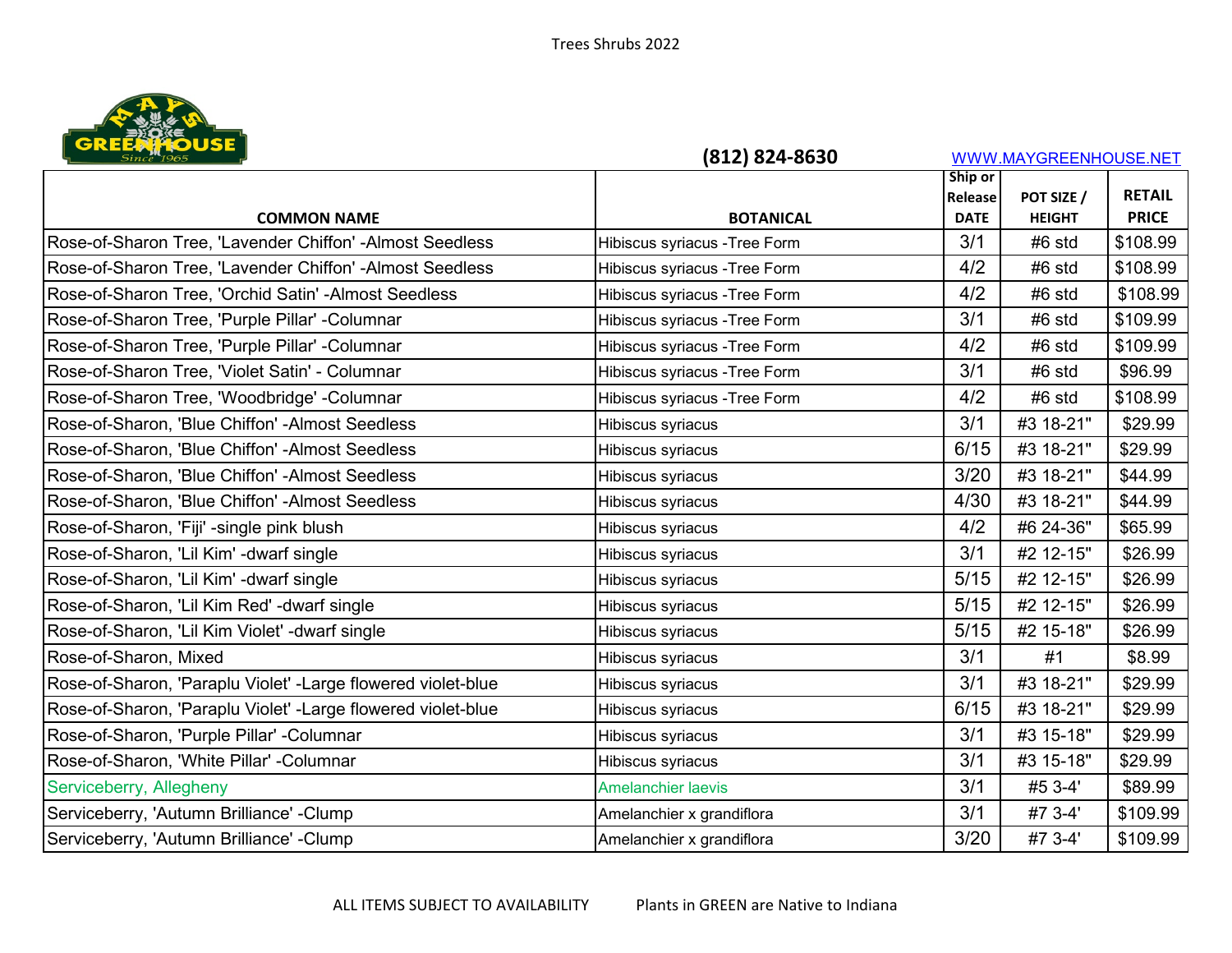

| Ship or<br><b>RETAIL</b><br>POT SIZE /<br>Release<br><b>BOTANICAL</b><br><b>HEIGHT</b><br><b>PRICE</b><br><b>COMMON NAME</b><br><b>DATE</b><br>3/7<br>#15 4-5'<br>\$199.99<br>Amelanchier x grandiflora<br>4/2<br>#15 4-5'<br>\$199.99<br>Amelanchier x grandiflora<br>4/30<br>#15 4-5'<br>\$199.99<br>Amelanchier x grandiflora<br>5/8<br>#5 3-4'<br>\$74.99<br>Amelanchier canadensis<br>4/4<br>#3 12-15"<br>\$59.99<br>Cotinus coggygrius<br>4/4<br>#3 24-30"<br>\$49.99<br>Symphoricarpos albus<br>3/1<br>\$27.99<br>Sorbaria sorbifolia<br>#2 12-15"<br>3/1<br>\$8.99<br>#1<br>Lindera benzoin<br>3/20<br>#2 15-18"<br>\$28.99<br>Lindera benzoin<br>3/1<br>#3 15-18"<br>\$39.99<br>Spiraea x<br>3/20<br>#3 15-18"<br>\$39.99<br>Spiraea x<br>4/30<br>\$39.99<br>#3 15-18"<br>Spiraea x<br>3/20<br>#3 15-18"<br>\$39.99<br>Spiraea x vanhoutii<br>#3 15-18"<br>3/1<br>\$41.99<br>Spiraea x<br>3/20<br>#3 15-18"<br>\$41.99<br>Spiraea x<br>4/30<br>\$41.99<br>#3 15-18"<br>Spiraea x<br>4/30<br>\$41.99<br>#3 15-18"<br>Spiraea x<br>4/3<br>#3 15-18"<br>\$32.99<br>Spiraea japonica<br>3/1<br>#3 15-18"<br>\$37.99<br>Spiraea japonica<br>3/1<br>#3 18-24"<br>\$34.99<br>Spiraea x cinerea<br>#3 12-15"<br>4/4<br>\$32.99<br>Spiraea japonica<br>4/3<br>#3 15-18"<br>\$32.99<br>Spiraea japonica<br>3/1<br>#3 15-18"<br>\$37.99<br>Spiraea japonica<br>4/3<br>#3 15-18"<br>\$32.99<br>Spiraea japonica | Since 1965                                        | (812) 824-8630 | WWW.MAYGREENHOUSE.NET |  |  |
|--------------------------------------------------------------------------------------------------------------------------------------------------------------------------------------------------------------------------------------------------------------------------------------------------------------------------------------------------------------------------------------------------------------------------------------------------------------------------------------------------------------------------------------------------------------------------------------------------------------------------------------------------------------------------------------------------------------------------------------------------------------------------------------------------------------------------------------------------------------------------------------------------------------------------------------------------------------------------------------------------------------------------------------------------------------------------------------------------------------------------------------------------------------------------------------------------------------------------------------------------------------------------------------------------------------------------------------------------------------------------------------------------------------|---------------------------------------------------|----------------|-----------------------|--|--|
|                                                                                                                                                                                                                                                                                                                                                                                                                                                                                                                                                                                                                                                                                                                                                                                                                                                                                                                                                                                                                                                                                                                                                                                                                                                                                                                                                                                                              |                                                   |                |                       |  |  |
|                                                                                                                                                                                                                                                                                                                                                                                                                                                                                                                                                                                                                                                                                                                                                                                                                                                                                                                                                                                                                                                                                                                                                                                                                                                                                                                                                                                                              |                                                   |                |                       |  |  |
|                                                                                                                                                                                                                                                                                                                                                                                                                                                                                                                                                                                                                                                                                                                                                                                                                                                                                                                                                                                                                                                                                                                                                                                                                                                                                                                                                                                                              | Serviceberry, 'Autumn Brilliance' - Clump         |                |                       |  |  |
|                                                                                                                                                                                                                                                                                                                                                                                                                                                                                                                                                                                                                                                                                                                                                                                                                                                                                                                                                                                                                                                                                                                                                                                                                                                                                                                                                                                                              | Serviceberry, 'Autumn Brilliance' - Clump         |                |                       |  |  |
|                                                                                                                                                                                                                                                                                                                                                                                                                                                                                                                                                                                                                                                                                                                                                                                                                                                                                                                                                                                                                                                                                                                                                                                                                                                                                                                                                                                                              | Serviceberry, 'Autumn Brilliance' - Clump         |                |                       |  |  |
|                                                                                                                                                                                                                                                                                                                                                                                                                                                                                                                                                                                                                                                                                                                                                                                                                                                                                                                                                                                                                                                                                                                                                                                                                                                                                                                                                                                                              | Serviceberry, Shadblow-clump                      |                |                       |  |  |
|                                                                                                                                                                                                                                                                                                                                                                                                                                                                                                                                                                                                                                                                                                                                                                                                                                                                                                                                                                                                                                                                                                                                                                                                                                                                                                                                                                                                              | Smokebush, Dwarf 'Velevteeny'                     |                |                       |  |  |
|                                                                                                                                                                                                                                                                                                                                                                                                                                                                                                                                                                                                                                                                                                                                                                                                                                                                                                                                                                                                                                                                                                                                                                                                                                                                                                                                                                                                              | Snowberry, Common                                 |                |                       |  |  |
|                                                                                                                                                                                                                                                                                                                                                                                                                                                                                                                                                                                                                                                                                                                                                                                                                                                                                                                                                                                                                                                                                                                                                                                                                                                                                                                                                                                                              | Sorbaria, 'Mr. Mustard' Dwarf False Spirea        |                |                       |  |  |
|                                                                                                                                                                                                                                                                                                                                                                                                                                                                                                                                                                                                                                                                                                                                                                                                                                                                                                                                                                                                                                                                                                                                                                                                                                                                                                                                                                                                              | Spicebush, Wild Allspice (yellow)                 |                |                       |  |  |
|                                                                                                                                                                                                                                                                                                                                                                                                                                                                                                                                                                                                                                                                                                                                                                                                                                                                                                                                                                                                                                                                                                                                                                                                                                                                                                                                                                                                              | Spicebush, Wild Allspice (yellow)                 |                |                       |  |  |
|                                                                                                                                                                                                                                                                                                                                                                                                                                                                                                                                                                                                                                                                                                                                                                                                                                                                                                                                                                                                                                                                                                                                                                                                                                                                                                                                                                                                              | Spirea, 'Big Bang' Double Play (pink)             |                |                       |  |  |
|                                                                                                                                                                                                                                                                                                                                                                                                                                                                                                                                                                                                                                                                                                                                                                                                                                                                                                                                                                                                                                                                                                                                                                                                                                                                                                                                                                                                              | Spirea, 'Big Bang' Double Play (pink)             |                |                       |  |  |
|                                                                                                                                                                                                                                                                                                                                                                                                                                                                                                                                                                                                                                                                                                                                                                                                                                                                                                                                                                                                                                                                                                                                                                                                                                                                                                                                                                                                              | Spirea, 'Big Bang' Double Play (pink)             |                |                       |  |  |
|                                                                                                                                                                                                                                                                                                                                                                                                                                                                                                                                                                                                                                                                                                                                                                                                                                                                                                                                                                                                                                                                                                                                                                                                                                                                                                                                                                                                              | Spirea, 'Bridal Wreath 'Renaissance'              |                |                       |  |  |
|                                                                                                                                                                                                                                                                                                                                                                                                                                                                                                                                                                                                                                                                                                                                                                                                                                                                                                                                                                                                                                                                                                                                                                                                                                                                                                                                                                                                              | Spirea, 'Doozie' -Double Play Series (Pink)       |                |                       |  |  |
|                                                                                                                                                                                                                                                                                                                                                                                                                                                                                                                                                                                                                                                                                                                                                                                                                                                                                                                                                                                                                                                                                                                                                                                                                                                                                                                                                                                                              | Spirea, 'Doozie' -Double Play Series (Pink)       |                |                       |  |  |
|                                                                                                                                                                                                                                                                                                                                                                                                                                                                                                                                                                                                                                                                                                                                                                                                                                                                                                                                                                                                                                                                                                                                                                                                                                                                                                                                                                                                              | Spirea, 'Doozie' -Double Play Series (Pink)       |                |                       |  |  |
|                                                                                                                                                                                                                                                                                                                                                                                                                                                                                                                                                                                                                                                                                                                                                                                                                                                                                                                                                                                                                                                                                                                                                                                                                                                                                                                                                                                                              | Spirea, 'Gold' -Double Play series                |                |                       |  |  |
|                                                                                                                                                                                                                                                                                                                                                                                                                                                                                                                                                                                                                                                                                                                                                                                                                                                                                                                                                                                                                                                                                                                                                                                                                                                                                                                                                                                                              | Spirea, 'Goldmound' (Pink)                        |                |                       |  |  |
|                                                                                                                                                                                                                                                                                                                                                                                                                                                                                                                                                                                                                                                                                                                                                                                                                                                                                                                                                                                                                                                                                                                                                                                                                                                                                                                                                                                                              | Spirea, 'Goldmound' (Pink)                        |                |                       |  |  |
|                                                                                                                                                                                                                                                                                                                                                                                                                                                                                                                                                                                                                                                                                                                                                                                                                                                                                                                                                                                                                                                                                                                                                                                                                                                                                                                                                                                                              | Spirea, 'Grefsheim' (weeping mounded white)       |                |                       |  |  |
|                                                                                                                                                                                                                                                                                                                                                                                                                                                                                                                                                                                                                                                                                                                                                                                                                                                                                                                                                                                                                                                                                                                                                                                                                                                                                                                                                                                                              | Spirea, 'Lemon Princess' (Pink)                   |                |                       |  |  |
|                                                                                                                                                                                                                                                                                                                                                                                                                                                                                                                                                                                                                                                                                                                                                                                                                                                                                                                                                                                                                                                                                                                                                                                                                                                                                                                                                                                                              | Spirea, 'Little Princess' (Pink shades)           |                |                       |  |  |
|                                                                                                                                                                                                                                                                                                                                                                                                                                                                                                                                                                                                                                                                                                                                                                                                                                                                                                                                                                                                                                                                                                                                                                                                                                                                                                                                                                                                              | Spirea, 'Little Princess' (Pink shades)           |                |                       |  |  |
|                                                                                                                                                                                                                                                                                                                                                                                                                                                                                                                                                                                                                                                                                                                                                                                                                                                                                                                                                                                                                                                                                                                                                                                                                                                                                                                                                                                                              | Spirea, 'Magic Carpet' - Gold w/orange new growth |                |                       |  |  |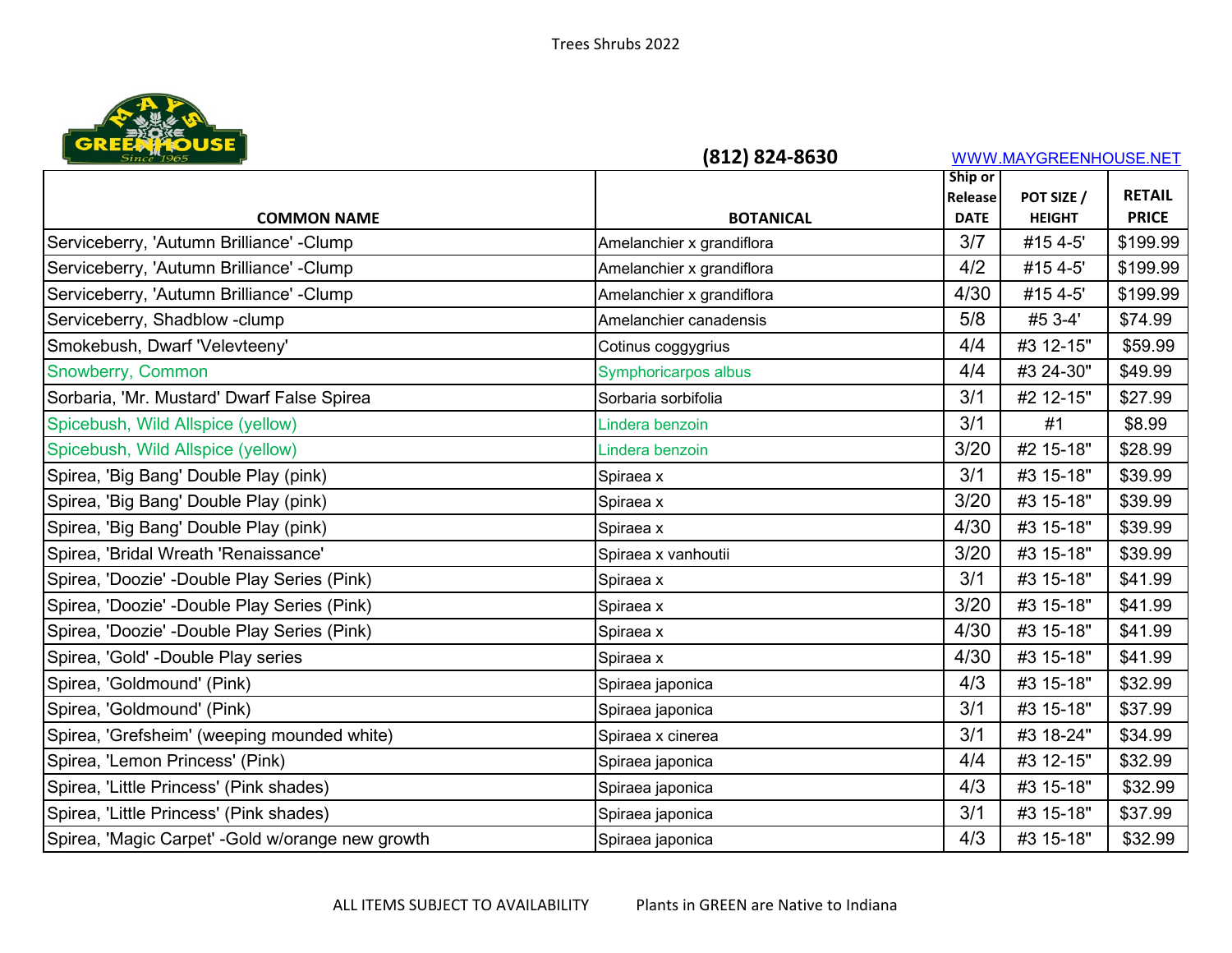

| Since 1965<br>(812) 824-8630                             |                              | WWW.MAYGREENHOUSE.NET |               |               |
|----------------------------------------------------------|------------------------------|-----------------------|---------------|---------------|
|                                                          |                              | Ship or               |               |               |
|                                                          |                              | Release               | POT SIZE /    | <b>RETAIL</b> |
| <b>COMMON NAME</b>                                       | <b>BOTANICAL</b>             | <b>DATE</b>           | <b>HEIGHT</b> | <b>PRICE</b>  |
| Spirea, 'Red' -Double Play Series (Hot Pink)             | Spiraea x                    | 3/20                  | #3 15-18"     | \$41.99       |
| Spirea, Willowleaf 'Mellow Yellow'                       | Spiraea thunbergii 'Ogon'    | 3/1                   | #3 15-18"     | \$34.99       |
| Spirea, Willowleaf 'Mellow Yellow'                       | Spiraea thunbergii 'Ogon'    | 4/4                   | #3 12-15"     | \$34.99       |
| Spruce, Colorado Blue 'Baby Blue'                        | Picea pungens glauca         | 3/20                  | #3 18-24"     | \$82.99       |
| Spruce, Colorado Blue 'Baby Blue'                        | Picea pungens glauca         | 4/2                   | #20 4-5'      | \$241.99      |
| Spruce, Colorado Blue Globe 'Globosa' -Shrub             | Picea pungens glauca globosa | 3/30                  | #5 low graft  | \$129.99      |
| Spruce, 'Dwarf Alberta'                                  | Picea glauca conica          | 4/1                   | #1 8-10"      | \$14.99       |
| Spruce, 'Dwarf Alberta'                                  | Picea glauca conica          | 3/1                   | #3 24-28"     | \$44.99       |
| Spruce, 'Dwarf Alberta'                                  | Picea glauca conica          | 3/7                   | #3 24-28"     | \$44.99       |
| Spruce, 'Dwarf Alberta'                                  | Picea glauca conica          | 4/30                  | #3 24-28"     | \$44.99       |
| Spruce, 'Dwarf Alberta'                                  | Picea glauca conica          | 3/7                   | #6 30-36"     | \$79.99       |
| Spruce, 'Dwarf Alberta'                                  | Picea glauca conica          | 4/1                   | #6 30-36"     | \$79.99       |
| Spruce, 'Dwarf Alberta'                                  | Picea glauca conica          | 3/7                   | #10 36-48"    | \$112.99      |
| Spruce, 'Dwarf Alberta'                                  | Picea glauca conica          | 3/1                   | #20 5-6'      | \$209.99      |
| Spruce, Dwarf Norway 'Little Gem'                        | Picea abies                  | 4/4                   | #3 12-15"     | \$45.99       |
| Spruce, Dwarf Norway 'Pumila'                            | Picea abies                  | 3/1                   | #5 15-18"     | \$58.99       |
| Spruce, Dwarf Norway 'Repens'                            | Picea abies                  | 3/1                   | #3 18-24"     | \$71.99       |
| Spruce, 'Norway'                                         | Picea abies                  | 3/1                   | #10 2-3'      | \$131.99      |
| Spruce, Oriental 'Wells Deer Run' -Narrow w/blue needles | Picea orientalis             | 3/7                   | #15 4-5'      | \$162.99      |
| Spruce, Weeping Norway 'Pendula'                         | Picea abies                  | 4/1                   | #6 3-4'       | \$114.99      |
| Spruce, White 'Black Hills'                              | Picea glauca densata         | 3/7                   | #15 4-5'      | \$145.99      |
| Spruce, White 'North Pole'                               | Picea glauca conica          | 3/1                   | #5 2-3'       | \$131.99      |
| Spruce, White 'Skinny Blue Jeans' (blue needles)         | Picea glauca densata         | 3/7                   | #15 4-5'      | \$175.99      |
| St. John's Wort, 'Sunburst'                              | <b>Hypericum frondosum</b>   | 3/1                   | #2 10-12"     | \$23.99       |
|                                                          |                              |                       |               |               |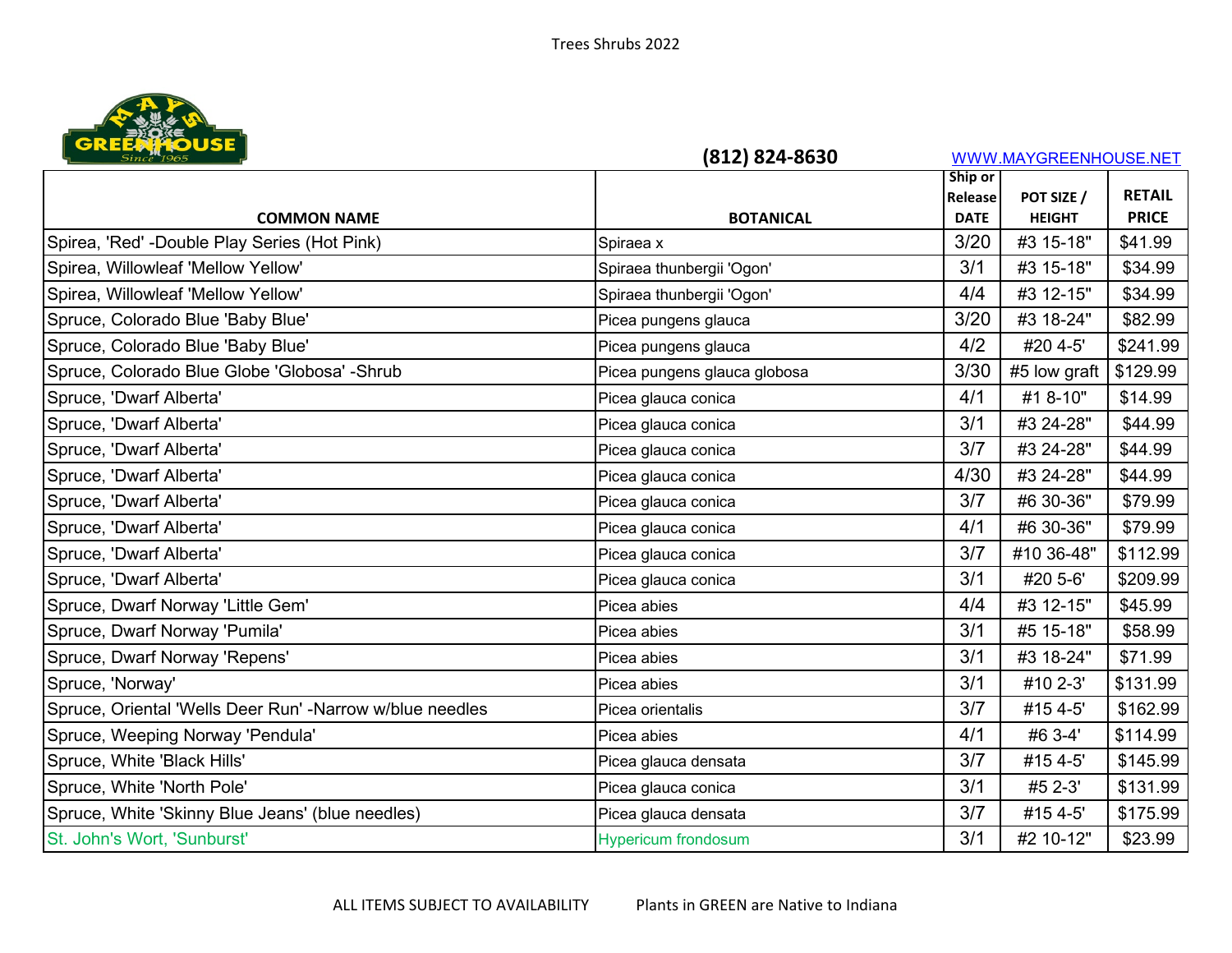

| Since 1965                                                | (812) 824-8630             |                        | WWW.MAYGREENHOUSE.NET       |               |  |
|-----------------------------------------------------------|----------------------------|------------------------|-----------------------------|---------------|--|
|                                                           |                            | Ship or                |                             | <b>RETAIL</b> |  |
| <b>COMMON NAME</b>                                        | <b>BOTANICAL</b>           | Release<br><b>DATE</b> | POT SIZE /<br><b>HEIGHT</b> | <b>PRICE</b>  |  |
| St. John's Wort, 'Sunburst'                               | <b>Hypericum frondosum</b> | 3/20                   | #2 10-12"                   | \$23.99       |  |
| Stephandra, Cutleaf                                       | Stephandra incisa crispa   | 4/4                    | #3 12-15"                   | \$39.99       |  |
| <b>Strawberry Bush, Bursting Heart, American Euonymus</b> | Euonymus americanus        | 3/1                    | #5 24-30"                   | \$47.99       |  |
| Sumac, Cutleaf Staghorn 'Tiger Eyes'                      | Rhus typhina 'Bailtiger'   | 3/7                    | #3 15-18"                   | \$43.99       |  |
| Sumac, Fragrant 'Gro-low'                                 | Rhus aromatica             | 4/4                    | #3 15-18"                   | \$39.99       |  |
| Summersweet, 'Hummingbird' -fragrant white                | Clethra alnifolia          | 4/3                    | #5 18-24"                   | \$39.99       |  |
| Sweetgum 'Slender Silhouette' - Columnar                  | Liquidamber Styraciflua    | 3/1                    | #10 7-8'                    | \$129.99      |  |
| Sweetspire, 'Fizzy Mizzy'                                 | Itea virginica             | 3/1                    | #3 15-18"                   | \$42.99       |  |
| Sweetspire, 'Henry's Garnet'                              | Itea virginica             | 4/4                    | #3 15-18"                   | \$42.99       |  |
| Sweetspire, 'Little Henry'                                | Itea virginica             | 4/30                   | #3 15-18"                   | \$44.99       |  |
| Sweetspire, 'Scentlandia'                                 | Itea virginica             | 3/20                   | #3 15-18"                   | \$44.99       |  |
| Topiary, Arborvitae -Large 3 Star                         | Thuja occiden.'Smargd'     | 3/1                    | <b>Boxed</b>                | \$499.99      |  |
| Topiary, Arborvitae -Large Palm Tree                      | Thuja occiden.'Smargd'     | 3/1                    | <b>Boxed</b>                | \$599.99      |  |
| Topiary, Arborvitae -Medium Flower                        | Thuja occiden.'Smargd'     | 3/1                    | <b>Boxed</b>                | \$499.99      |  |
| Topiary, Arborvitae -Mini Cactus                          | Thuja occiden.'Smargd'     | 3/1                    | #3                          | \$125.99      |  |
| Topiary, Boxwood 'Green Mountain'-Spiral                  | Buxus x microphylla        | 4/2                    | #6 Spiral                   | \$149.99      |  |
| Topiary, Boxwood 'Green Mountain'-Standard                | Buxus x microphylla        | 4/2                    | #3 Standard                 | \$99.99       |  |
| Topiary, Boxwood 'Green Mountain'-Standard                | Buxus x microphylla        | 4/2                    | #6 Standard                 | \$149.99      |  |
| Topiary, Boxwood 'Green Velevt' -Standard                 | Buxus x microphylla        | 4/2                    | #6 Standard                 | \$149.99      |  |
| Topiary, Juniper, Spreading 'Daub's Frosted'              | Juniperus x pfitzer        | 3/1                    | #10 18-24"                  | \$139.99      |  |
| Topiary, Variegated Boxwood Spiral 'Elegantissima'        | <b>Buxus sempervirens</b>  | 3/1                    | #7                          | \$184.99      |  |
| Tulip Tree, Yellow Poplar, Tuilp Poplar                   | Liriodendron tulipifera    | 3/1                    | #1                          | \$8.99        |  |
| Tulip Tree, Yellow Poplar, Tuilp Poplar                   | Liriodendron tulipifera    | 3/1                    | #5 4-5"                     | \$42.99       |  |
| Viburnum, Arrowwood 'Blue Muffin'                         | Viburnum dentatum          | 4/30                   | #5 30-36"                   | \$54.99       |  |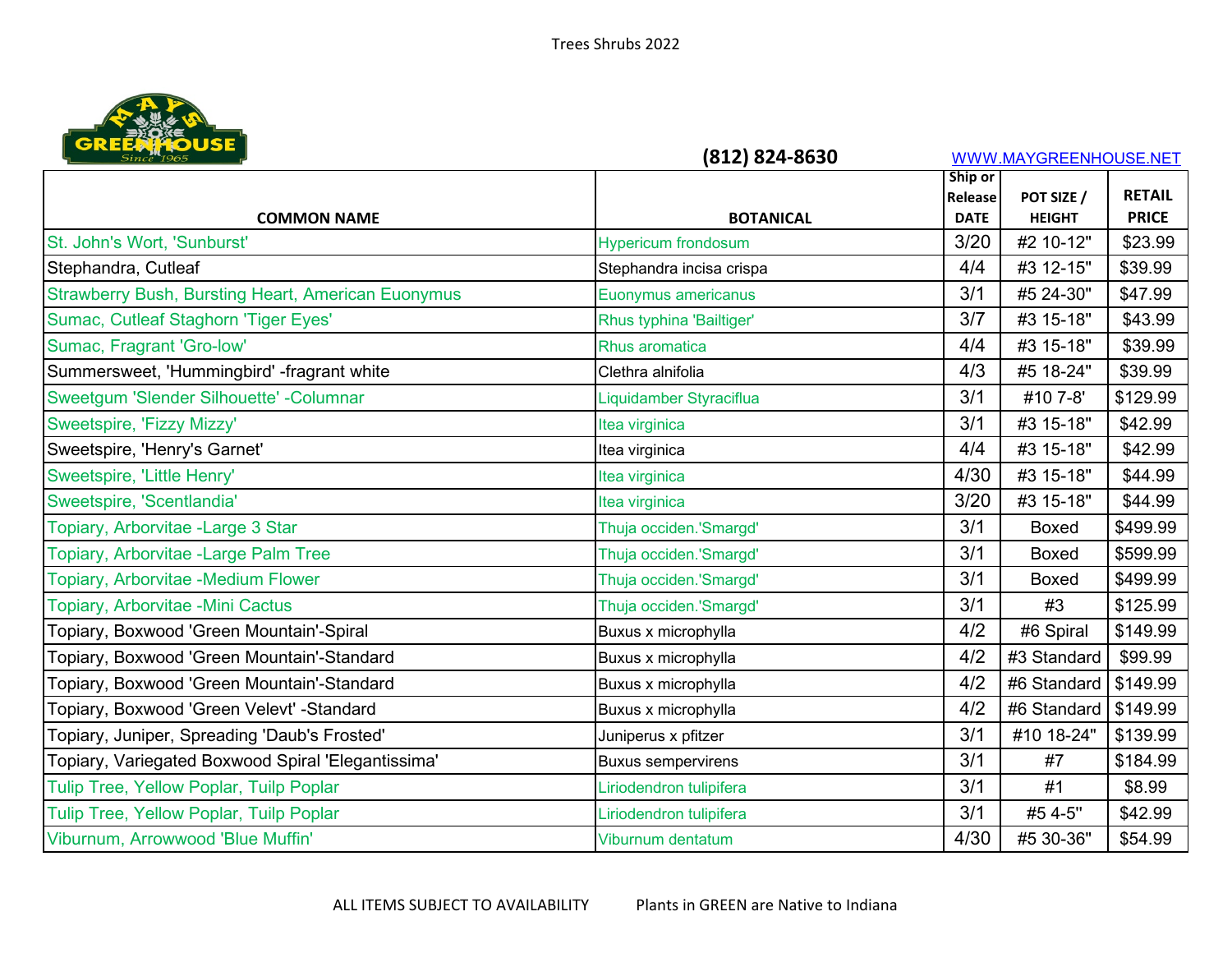

| <b>Since 1965</b>                                    | (812) 824-8630                  |             | WWW.MAYGREENHOUSE.NET       |                               |
|------------------------------------------------------|---------------------------------|-------------|-----------------------------|-------------------------------|
|                                                      |                                 | Ship or     |                             |                               |
|                                                      | <b>BOTANICAL</b>                | Release     | POT SIZE /<br><b>HEIGHT</b> | <b>RETAIL</b><br><b>PRICE</b> |
| <b>COMMON NAME</b>                                   |                                 | <b>DATE</b> |                             |                               |
| Viburnum, Doublefile 'Mariesii'-white                | Viburnum plicatum tomentoseum   | 3/20        | #5 18-24"                   | \$52.99                       |
| Viburnum, Doublefile 'Newport' (compact)             | Viburnum plicatum               | 4/4         | #5 15-18"                   | \$42.99                       |
| Viburnum, Doublefile 'Summer Snowflake'              | Viburnum plicatum               | 3/20        | #5 18-24"                   | \$52.99                       |
| Viburnum, Doublefile - Tree form                     | Viburnum plicatum tomentoseum   | 3/1         | #7 4-5'                     | \$99.99                       |
| Viburnum, Fragrant Snowball 'Mohawk'                 | Viburnum x burkwoodii           | 4/4         | #5 24-30"                   | \$76.99                       |
| Viburnum, Fragrant Snowball 'Spice Girl'             | Viburnum x carlesii             | 3/20        | #3 18-24"                   | \$54.99                       |
| Viburnum, Fragrant Snowball 'Spice Island'           | Viburnum x carlesii             | 4/4         | #5 15-18"                   | \$55.99                       |
| Viburnum, Japanese Snowball 'Kern's Pink'            | Viburnum plicatum               | 4/4         | #5 18-24"                   | \$52.99                       |
| Viburnum, Lantanaphyllum 'Emerald Envy'              | Viburnum x rhytidophylloides    | 3/20        | #3 15-18"                   | \$44.99                       |
| Viburnum, Mapleleaf                                  | Viburnum acerifolium            | 3/1         | #3 15-18"                   | \$39.99                       |
| Viburnum, Possumhaw 'Winterthur'                     | Viburnum nudum                  | 4/3         | #10 3-4'                    | \$87.99                       |
| Viburnum, Witherod 'Lil' Ditty' -Dwarf               | Viburnum nudum var. cassinoides | 3/20        | #3 12-15"                   | \$44.99                       |
| Wahoo, Eastern -Native burning bush w/red fruit      | Euonymus atropurpurea           | 4/4         | #5 2-3'                     | \$46.99                       |
| Walnut, English                                      | Juglans regia                   | 3/1         | #7 5-6'                     | \$71.99                       |
| Weigela, 'Czechmark Trilogy" - Tricolor blooms       | Weigela florida                 | 3/1         | #3 15-18"                   | \$43.99                       |
| Weigela, 'Electric Love' -red flowers/maroon foliage | Weigela florida                 | 3/1         | #3 15-18"                   | \$46.99                       |
| Weigela, 'Midnight Wine' - Dwarf Dark Purple'        | Weigela florida                 | 3/1         | #3 15-18"                   | \$42.99                       |
| Weigela, 'My Monet' - Dwarf Variegated               | Weigela florida                 | 4/30        | #2 10-12"                   | \$39.99                       |
| Weigela, Reblooming 'Sonic Bloom Red'                | Weigela florida                 | 3/1         | # 3 15-18"                  | \$32.99                       |
| Weigela, 'Spilled Wine'                              | Weigela florida                 | 3/7         | #2 12-15"                   | \$34.99                       |
| Weigela, 'Spilled Wine'                              | Weigela florida                 | 4/1         | #3 15-18"                   | \$44.99                       |
| Weigelia 'Maroon Swoon' -purple leaves/red blooms    | Weigela florida                 | 4/4         | #5 15-18"                   | \$49.99                       |
| Weigelia 'Maroon Swoon' -purple leaves/red blooms    | Weigela florida                 | 4/30        | #3 15-18"                   | \$49.99                       |
| Willow, Dappled 'Hakuru Nishiki' or 'Albo Maculata'  | Salix integra                   | 4/4         | #3 15-18"                   | \$39.99                       |